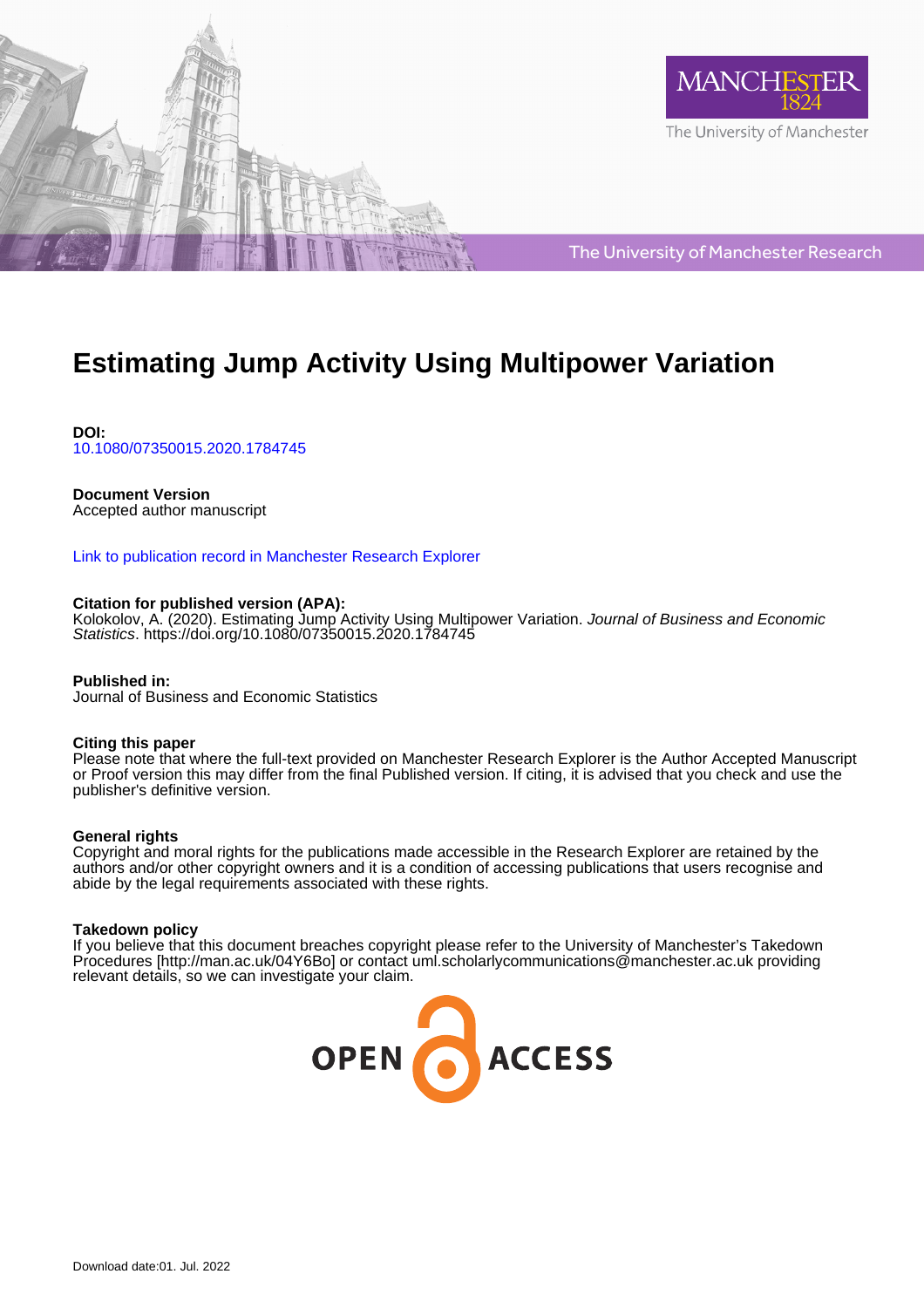# Estimating Jump Activity Using Multipower Variation

Aleksey Kolokolov<sup>∗</sup> Alliance Manchester Business School, The University of Manchester Aleksey.kolokolov@manchester.ac.uk

July 14, 2020

#### Abstract

Realized multipower variation, originally introduced to eliminate jumps, can be extremely useful for inference in pure-jump models. This paper shows how to build a simple and precise estimator of the jump activity index of a semimartingale observed at a high frequency by comparing different multipowers. The novel methodology allows to infer whether a discretely observed process contains a continuous martingale component. The empirical part of the paper undertakes a nonparametric analysis of the jump activity of bitcoin and shows that bitcoin is a pure jump process with high jump activity, which is critically different from conventional currencies that include a Brownian motion component.

Keywords: bitcoin, jump activity, jumps, high-frequency data, multipower variation

<sup>∗</sup> I thank Roberto Ren`o, Jean Jacod, Viktor Todorov and Torben Andersen for helpful comments. I am also indebted to Viktor Todorov for making available his Matlab codes for estimation of jump activity index.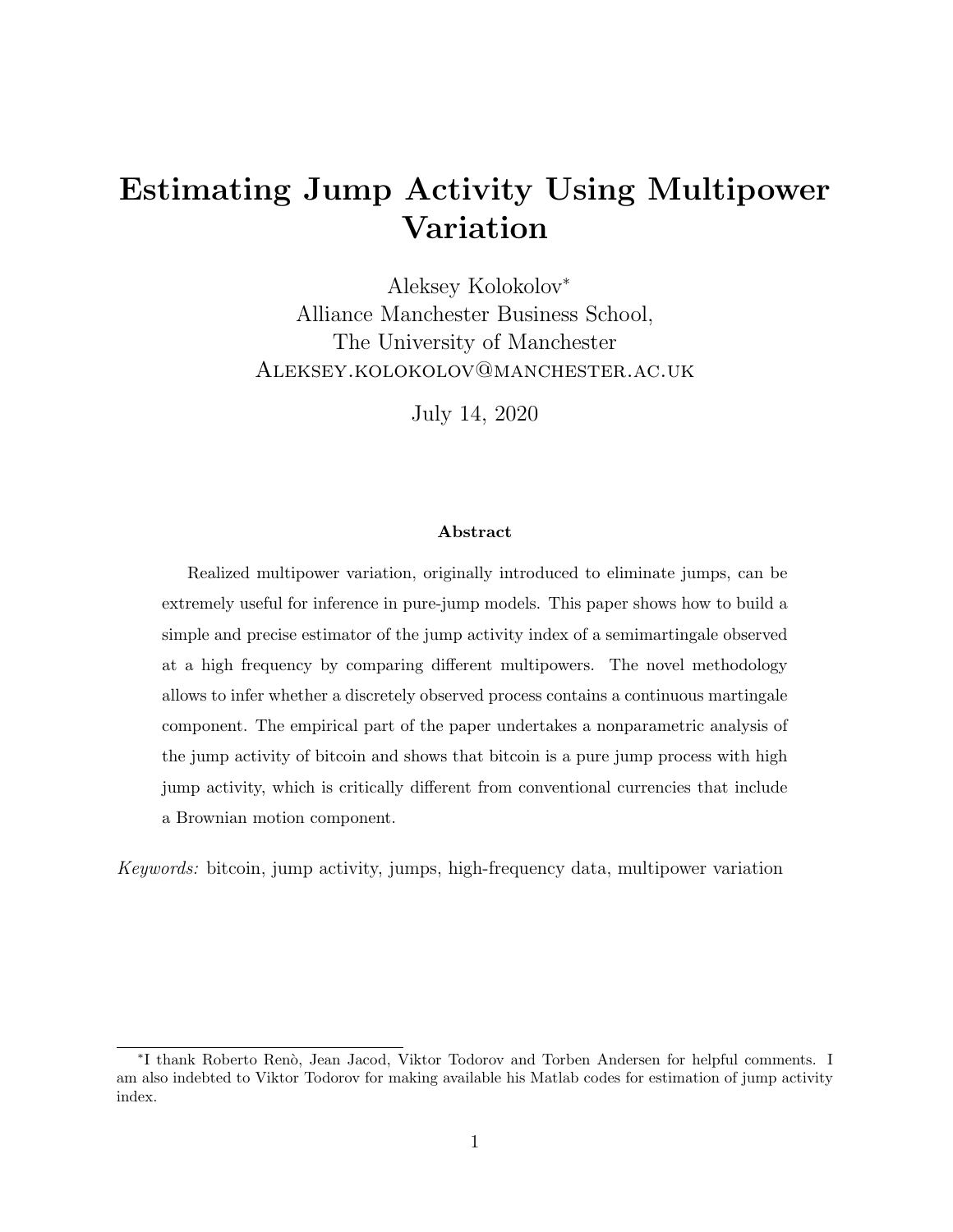## 1 Introduction

Continuous-time stochastic models based on Itō semimartingales with jumps have been increasingly used in financial econometrics and other areas. The level of vibrancy of an Itō semimartingale is measured by the jump activity  $(JA)$  index (A $it$ -Sahalia and Jacod, 2009). The index takes values in [0, 2] and allows the disentangling of different classes of stochastic processes. The JA index is zero for finite activity jump processes (which have a finite number of jumps in any finite interval) and it is equal to two for continuous (local) martingales. Stochastic processes with JA indices in  $(0, 2)$  are infinitely active pure-jump processes, with paths of infinite variation if the index is larger than unity. In general, a JA index depends on a particular realization of the process on a given interval, but it is constant with probability one for certain classes of processes. For example, it is 2 for Brownian motion, 0 for a Poisson process and  $\beta$  for  $\beta$ -stable motion. The jump activity of a superposition of different Itō semimartingales is equal to the JA index of the most active component. In particular, if a process is constructed by adding jumps to a continuous process driven by a Brownian motion, its activity index will take a value of 2 independently from the activity of the jumps. It is then clear that estimating the JA index reveals fundamental properties of the process.

Estimating the jump activity index from high-frequency data is of particular interest for financial econometrics, since it makes it possible to distinguish between the two classes of widely used models: Brownian semimartingales plus jumps (with JA index being equal to 2) and pure-jump models (with JA index less than 2). The first class of models is more commonly adopted, see for example, Andersen and Benzoni (2011) and references therein. Pure-jump models have been extensively used for derivative pricing (e.g. Carr and Wu, 2003; Huang and Hung, 2005; Huang and Wu, 2004; Wu, 2006), modeling volatility (e.g. Carr et al., 2003; Todorov and Tauchen, 2011b) and financial prices (e.g. Rydberg, 1997; Barndorff-Nielsen, 1998; Madan et al., 1998; Carr et al., 2002; Jing et al., 2012a). The interest in estimating jump activity indexes of pure-jump processes is not limited to financial applications but it is also relevant, for example, to internet traffic data (Todorov and Tauchen, 2010).

This paper contributes to the existing literature by introducing a new estimator of the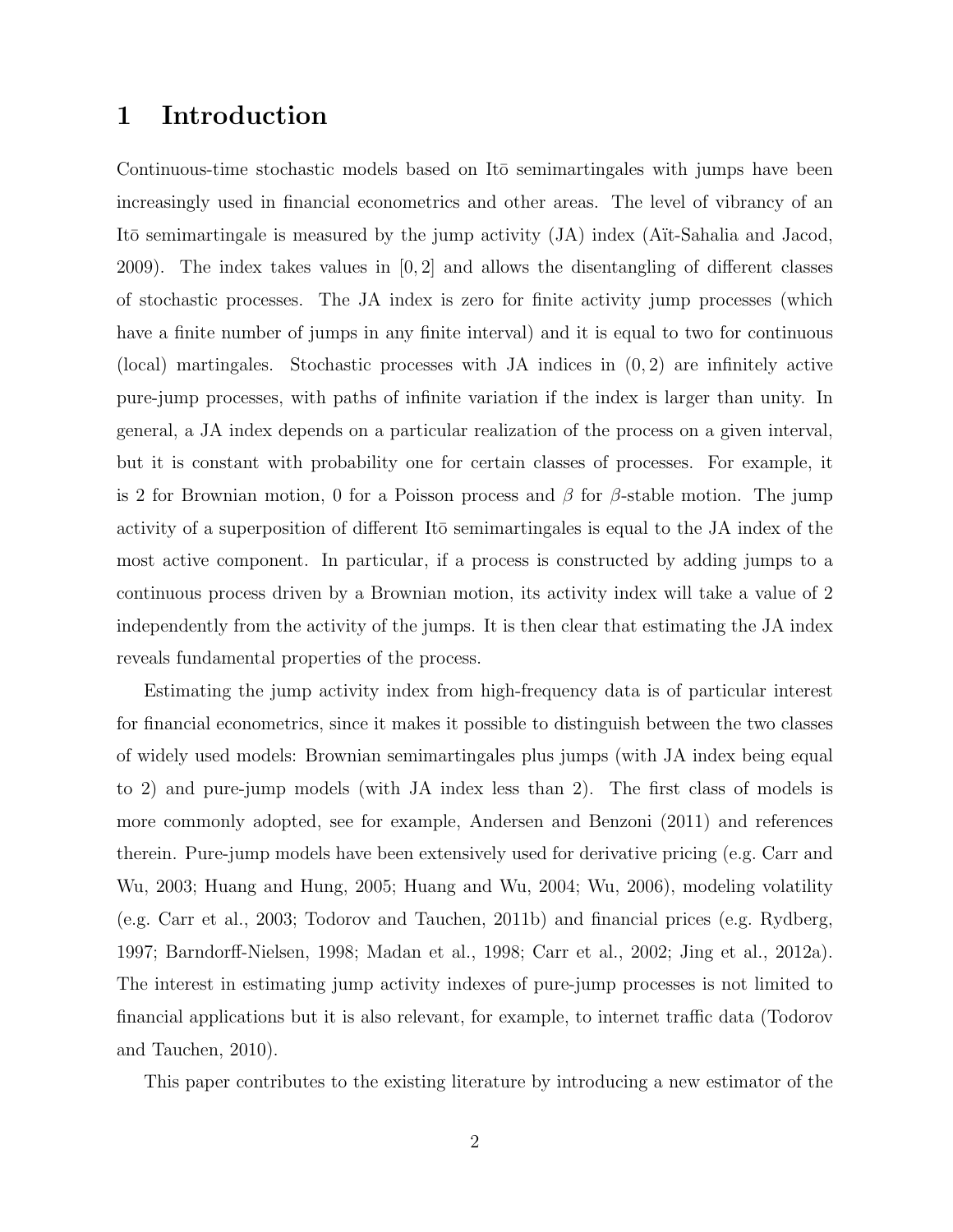JA index, which strongly outperforms the existing alternatives (Todorov and Tauchen, 2010, 2011a; Andersen et al., 2015; Todorov, 2015; A¨ıt-Sahalia and Jacod, 2009; Jing et al., 2012b). The new estimator is as easy to use as the two-scale estimator of Todorov and Tauchen (2011a), but it has much smaller finite sample bias and variance, even in comparison with an improved version of the two-scale estimator proposed by Andersen et al. (2015). In practice, this allows estimating jump activity daily, instead of monthly as done in the previous empirical research (Todorov and Tauchen, 2011b), even with moderate sampling frequencies as, for example, a five-minute frequency. The latter is particularly important for estimating the JA index of financial data, as using moderate frequencies allows the mitigation of the adverse impact of market microstructure noise. The new estimator is at least as precise as a very sophisticated estimator of Todorov (2015) (in fact, Monte Carlo experiments in Section 4 show that the new estimator is more precise in many realistic scenarios), but is considerably easier to implement: it requires fewer tuning parameters and much less computational time (roughly 425 times shorter when implemented with the same tuning parameters as in the empirical part of the original paper) for a single estimator. Finally, for pure-jump processes, the new estimator strongly outperforms estimators of Aït-Sahalia and Jacod (2009) and Jing et al. (2012b) in terms of precision, mainly because it is not necessary to set up many tuning parameters (such as thresholds), which heavily affect finite sample performance of the latter estimators.

The idea of the new estimation method consists of comparing realized multipower variations with different powers. The paper shows that, for an appropriate choice of powers, a ratio of different multipower variations converges in probability to a deterministic function of the JA index. Consequently, the index can be estimated by matching this ratio to its theoretical limiting value.

The empirical contribution of this paper consists of analysing jump activity of bitcoin. Previous studies reveal the presence of a non-zero Brownian component in the dynamics of currencies and stock prices (Todorov and Tauchen, 2010; A¨ıt-Sahalia and Jacod, 2010; Cont and Mancini, 2011). This paper provides the evidence that the dynamics of bitcoin is substantially different. Both small and big changes of a bitcoin price appear to be better described by jumps rather than by continuous movements, eliminating the need for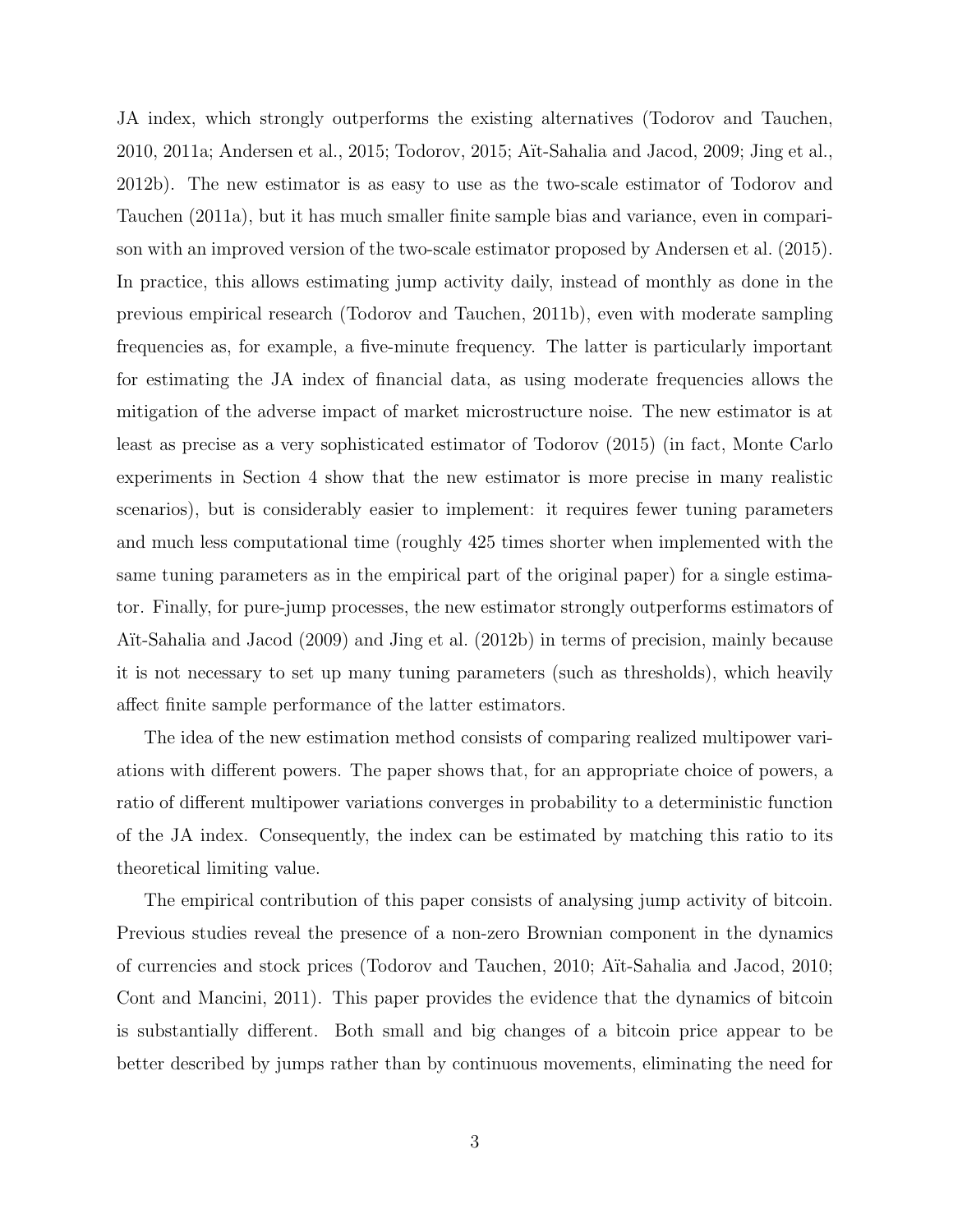a continuous martingale component.

In previous literature the inference on Itō semimartingales discretely observed at a high frequency is typically based on realized power variations and their modifications. Realized power variations are defined as the sum of absolute values of high-frequency increments of a process raised to a particular power. Their asymptotic behavior has been extensively studied for continuous Brownian semimartingales with jumps by Barndorff-Nielsen and Shephard (2003, 2004), Jacod (2008), Mancini (2009), Vetter (2010) among others. More recently the results were extended for pure-jump semimartingales by Woerner (2003, 2007), Todorov and Tauchen (2010, 2011a), Todorov (2015). In particular, Todorov and Tauchen (2010) proposed an estimator of the JA index based on comparing realized power variations computed over different scales. They show that since the rate at which the realized power variation converges depends solely on the activity of the process, the ratio of the power variations corresponding to different frequencies converges to a deterministic function of the activity index. Their approach is further refined by Todorov and Tauchen (2011a), who derive a Central Limit Theorem for power variations of pure-jump processes, and by Hounyo and Varneskov (2017), who propose bootstrap methods for power variations of locally stable processes. Further, Todorov (2015) introduce a more precise JA estimator based on the real part of the empirical characteristic function of the scaled high-frequency increments of a process, which also utilizes power variation as an auxiliary quantity. A related problem of testing the presence of the Brownian component is considered by A<sup>nt</sup> Sahalia and Jacod (2010), Cont and Mancini (2011) and Jing et al. (2012a). However, different authors arrive at opposite conclusions regarding the need to include a continuous component in financial price models. A similar but different problem of estimating JA index of the jumps in the presence of a continuous martingale component was considered by, for example, Aït-Sahalia and Jacod  $(2009)$ , Jing et al.  $(2011)$  and Jing et al.  $(2012b)$ .

Realized multipower variation was originally introduced by Barndorff-Nielsen and Shephard  $(2004)$  to disentangle price volatility due to continuous movements to that due to discontinuous movements. Relevant asymptotic theory was subsequently developed, among others, by Barndorff-Nielsen et al. (2006a,b), Barndorff-Nielsen and Shephard (2006), Corsi et al. (2010) for continuous Brownian semimartingales plus (possibly) a jump process. Re-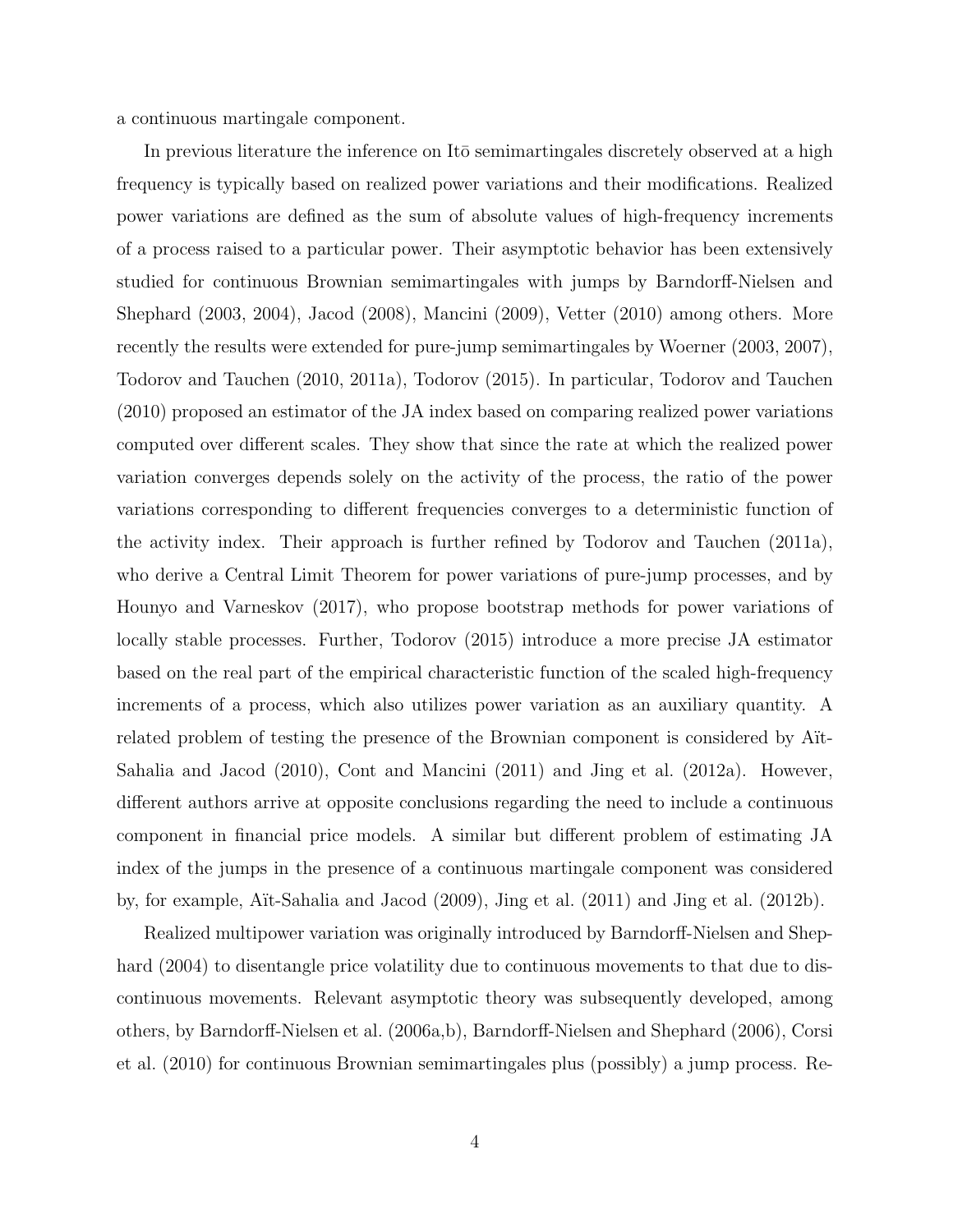alized multipower variation of pure-jump processes was considered in Woerner (2007) and Hounyo and Varneskov (2017).

The rest of the paper is organized as follows. Section 2 introduces assumptions and notations. Section 3 contains limit theorems for multipower variations, construction of the new estimator, suggestions for practical implementation, and a statistical test for high jump activity. Section 4 is dedicated to the Monte Carlo, while Section 5 reports the empirical application. The proofs are reported in the supplementary Appendix. The supplementary Appendix also contains additional Monte Carlo simulations, explains how to pre-filter real data for annihilating the effect of zeros, and presents two extensions of the developed theory for estimating JA index when (i)  $JA \leq 1$ ; (ii) the observations are contaminated by a microstructure noise.

## 2 Setting and assumptions

Assume that X is a semimartingale defined on a filtered probability space  $(\Omega, \mathcal{F}, (\mathcal{F})_{t\in[0,T]}, \mathcal{P})$ satisfying usual conditions, evolving as

$$
X_t = \int_0^t a_s ds + \int_0^t \sigma_{s-} dL_s,\tag{1}
$$

where the drift,  $a_t$ , and the stochastic scale,  $\sigma_t$ , are càdlàg processes (specified in the supplementary Appendix), such that for every  $t > 0$ ,  $|\sigma_t|$ ,  $|\sigma_{t-}| > 0$ ; the driving force  $L_t$  is a Lévy process specified by either of the two assumptions below.

Assumption 1 (Brownian Semimartingale + Jumps).

$$
L_t = W_t + J_t,\tag{2}
$$

where  $W_t$  is a standard Brownian motion, and  $J_t$  is an arbitrary pure-jump Lévy process.

Assumption 2 (Pure Jump Semimartingale).

$$
L_t = \int_0^t \int_{\mathbb{R}} \kappa'(x) \mu(ds, dx) + \int_0^t \int_{\mathbb{R}} \kappa(x) \widetilde{\mu}(dx, ds), \tag{3}
$$

where  $\kappa(x)$  denotes a continuous truncation function, that is, a continuous function with bounded support such that  $\kappa(x) = x$  around the origin,  $\kappa'(x) = x - \kappa(x)$  and  $\mu$  is a Poisson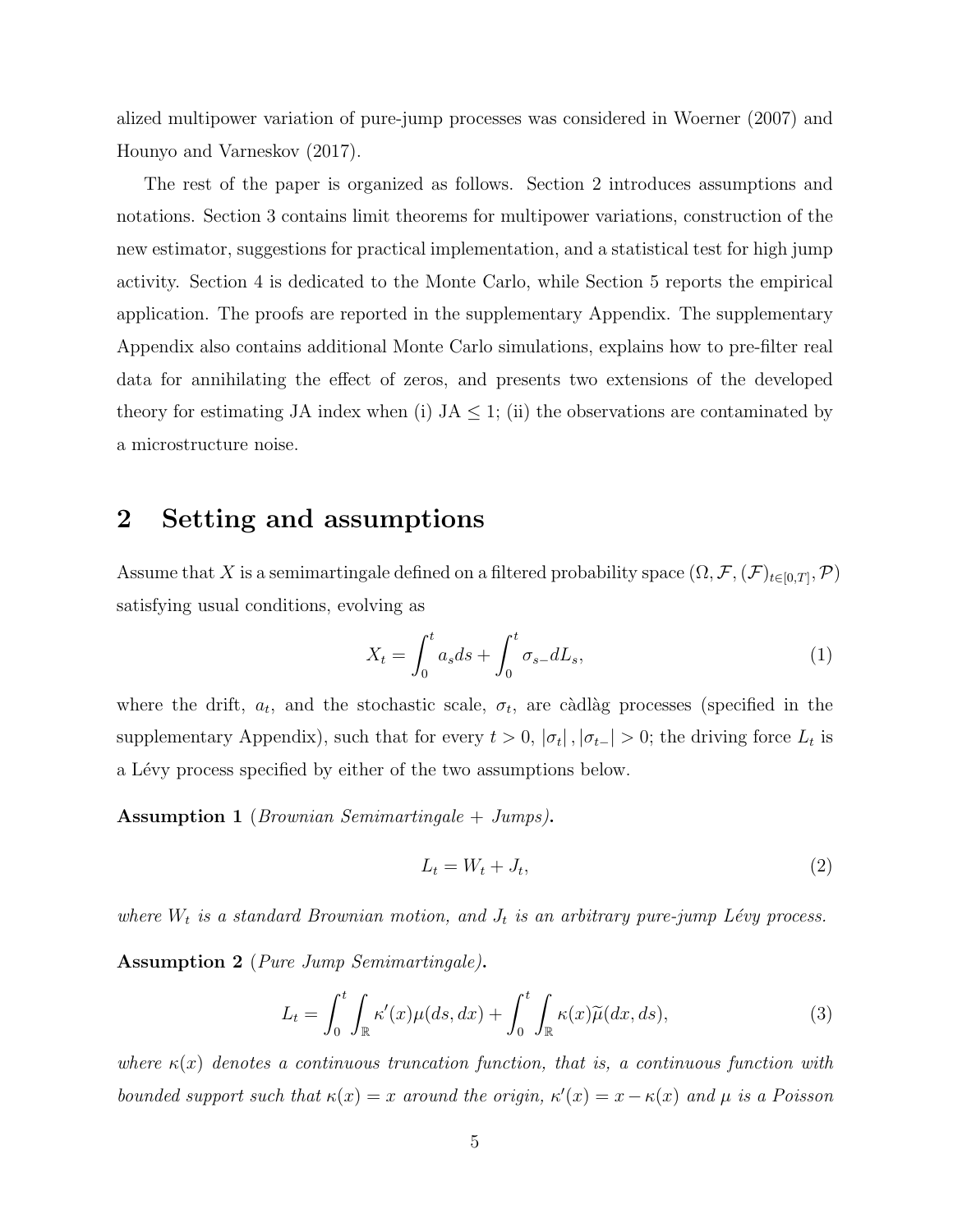random measure on  $[0, T] \times \mathbb{R}$  with compensator  $\nu(x)dx$ , where

$$
\nu(x) = \nu_1(x) + \nu_2(x),\tag{4}
$$

with

$$
\nu_1(x) = \frac{A}{|x|^{\beta+1}}, \qquad |\nu_2(x)| \le \frac{B}{|x|^{\beta+1}}, \qquad when \ |x| \le x_0,
$$
 (5)

for some  $x_0 > 0$ ,  $B \ge 0$ ,  $\beta' < \beta$ ,  $\beta \in ]1,2[$ ,

$$
A = \left(\frac{4\Gamma(2-\beta)\left|\cos(\beta\pi/2)\right|}{\beta(\beta-1)}\right)^{-1}.
$$
\n(6)

Assumptions 1 and 2 include the most widely used models in finance. Under Assumption 1, small high-frequency increments of  $X_t$  are generated by Brownian motion and are approximately Gaussian, while large variations in  $X_t$  are due to the jump process,  $J_t$  (it is assumed that the Brownian component and Lévy jumps share the same "loading"  $\sigma_t$ , which allows shortening the exposition but affects neither the asymptotics nor the inference). The jumps can be arbitrary and include such parametric specifications as, for example, a compound Poisson process, Gamma process or locally stable processes from Assumption 2. Assumption 2 is similar to the one used by Todorov and Tauchen (2010, 2011a) and in related papers. It implies that the pure-jump process is locally stable, that is, its small time increments are similar to those of  $\beta$ -stable process. The assumption is satisfied by many pure-jump processes used in finance, for example, the tempered stable process. Note that the value of  $\beta$  in Assumption 2 is assumed to be larger than 1. Hence,  $X_t$  is an infinite variation jump process. Inference for finite variation pure-jump processes is considered in the supplementary Appendix. Equation (6) means that the Lévy measure  $\nu_1$  in Assumption 2 is the Lévy measure of the standard  $\beta$ -stable process. The choice of A can be made without loss of generality as the leading (at a high frequency) component of the observed process is an integral of  $\sigma_t$  with respect to  $L_t$ , but the two processes  $(\sigma_t$  and  $L_t)$ are never observed separately. Under both Assumptions 1 and 2 the stochastic scale  $\sigma_t$  is specified as a semimartingale with jumps. The precise assumption is completely borrowed from Todorov and Tauchen (2011a) and it is stated in the supplementary Appendix.

The jump activity of  $X$  is measured by the jump activity index defined as the smallest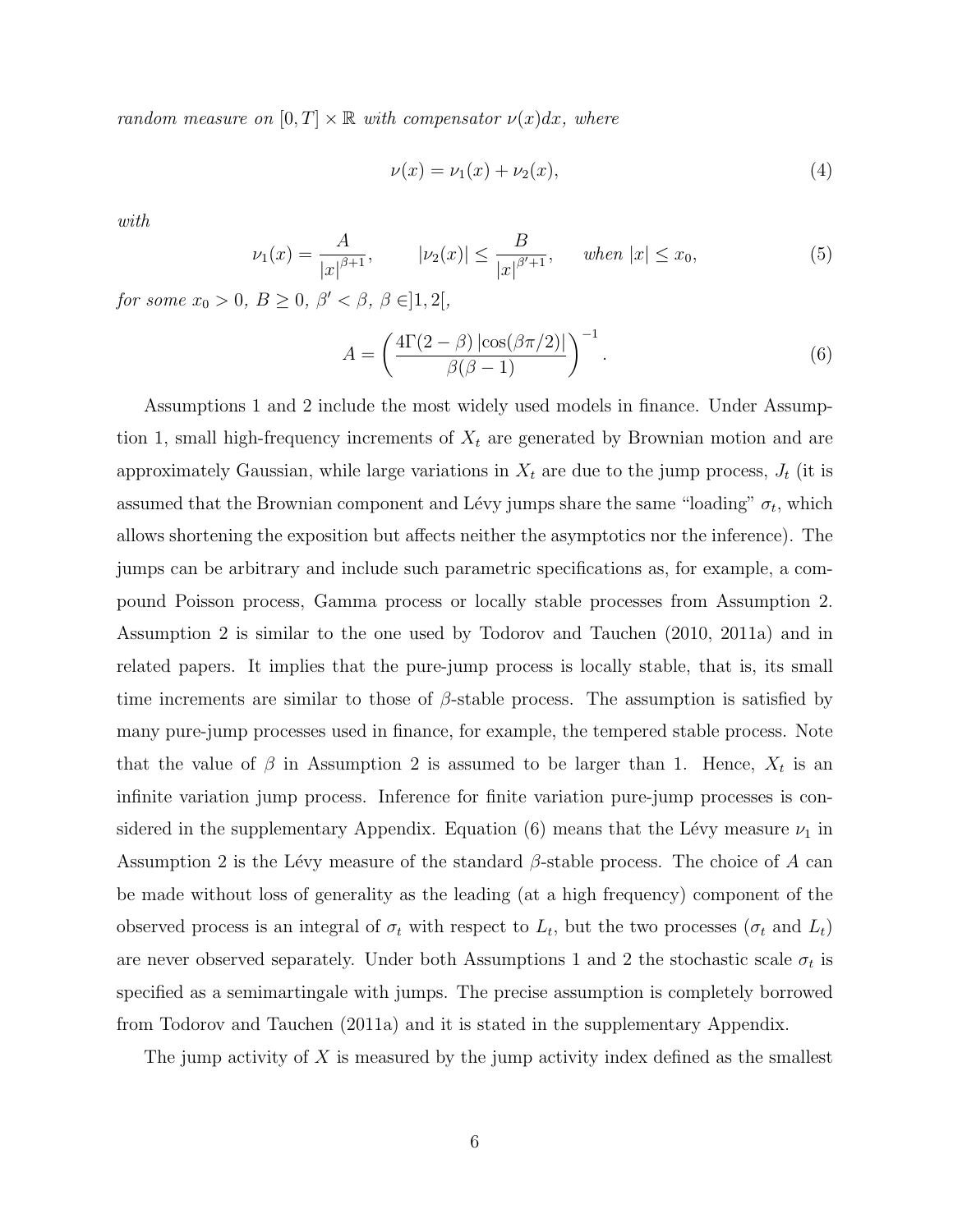power for which the realized power variation does not explode:

$$
JA = \inf \left\{ r > 0: \lim_{\Delta_n \to 0} \sum_{s=1}^{[t/\Delta_n]} \left| X_{s\Delta_n} - X_{(s-1)\Delta_n} \right|^r < \infty \right\}.
$$

The index takes its values in [0, 2]. In general, JA depends on a particular realization of the process, but for a process satisfying Assumption 2,  $JA = \beta$  for all paths; for a process satisfying Assumption 1,  $JA = 2$  for all paths.

Estimation of the JA index is carried out by observing a discretized path of X on a finite time interval. From now on, assume that  $n+1$  equally spaced observations of X are recorded in the interval [0, t] (with fixed t). Set  $\Delta_n = \lfloor t/n \rfloor$  and define the evenly sampled high-frequency increments as

$$
\Delta_j X = X_{j\Delta_n} - X_{(j-1)\Delta_n}, \quad j = 1, ..., n. \tag{8}
$$

## 3 Jump activity estimation

## 3.1 Construction of the estimator

Let  $r = [r_1, ..., r_m]$  be a vector of real positive numbers and define *realized multipower variation*  $MV(r)$  as

$$
MV(r) = \sum_{i=1}^{n-m+1} |\Delta_i X|^{r_1} \dots |\Delta_{i+m-1} X|^{r_m}.
$$
 (9)

If powers  $r_i$  are sufficiently small, realized multipower variation admits a Law of Large Numbers independently of whether  $X$  is a pure jump or a Brownian semimartingale.

### Theorem 1.

(I) Let X be a pure-jump process satisfying Assumption 2. Assume that  $r_i < \beta$ ,  $i =$  $1, ..., m$ . As  $n \to \infty$ ,

$$
n^{r+\beta-1} \text{MV}(r) \stackrel{p}{\longrightarrow} \prod_{j=1}^{m} \mu_{r_j}(\beta) \int_0^t |\sigma_s|^{r+} ds,
$$
\n(10)

where  $\mu_r(\beta) = \mathbf{E} [|S|^r]$  with S being a standard symmetric  $\beta$ -stable random variable,  $r_{+} = r_{1} + ... + r_{m}$ .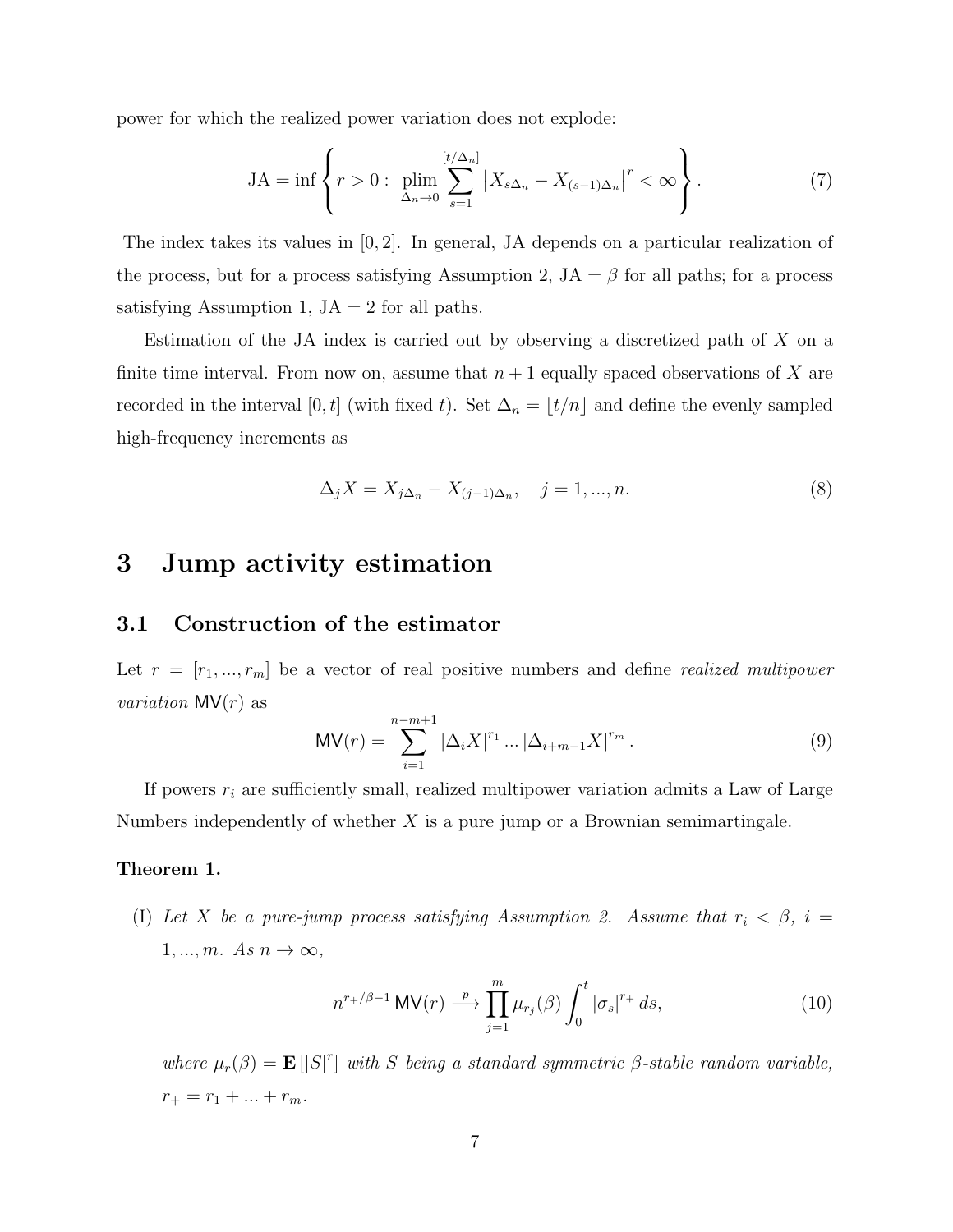(II) Let X be a process satisfying Assumption 1. Assume that  $r_i < 2$ ,  $i = 1, ..., m$ . As  $n \to \infty$ ,

$$
n^{r+2-1}\,\mathsf{MV}(r) \stackrel{p}{\longrightarrow} \prod_{j=1}^{m} \mu_{r_j} \int_0^t |\sigma_s|^{r+} ds,\tag{11}
$$

where  $\mu_r = \mathbf{E} [U^r]$  with U being a standard normal random variable,  $r_+ = r_1 + ... + r_m$ .

Remark 1. Part (II) of the Theorem 1 is a well known result for multipower variations (Barndorff-Nielsen et al., 2006a; Jacod and Protter, 2012). If a process X satisfies Assumption 1 and has continuous sample paths, it holds for any positive powers (Barndorff-Nielsen et al., 2006b). Special cases of part (I) were previously established by Woerner (2007) and Hounyo and Varneskov (2017).

The fractional absolute moments of a symmetric standard  $\beta$ -stable random variable for  $-1 < r < \beta$  (Shanbhag and Sreehari, 1977) do not converge to the corresponding moments of a standard normal random variable as  $\beta \to 2$ :

$$
\mu_r(\beta) = \frac{2^r \Gamma((1+r)/2) \Gamma(1-r/\beta)}{\Gamma(1-r/2) \Gamma(1/2)}, \text{ and } \mu_r = \frac{2^{r/2} \Gamma((1+r)/2)}{\Gamma(1/2)}.
$$
 (12)

Despite of the fact that  $\mu_r(2) \neq \mu_r$ ,

$$
\prod_{j=1}^{m} \frac{\mu_{r_j^{(1)}}(2)}{\mu_{r_j^{(2)}}(2)} = \prod_{j=1}^{m} \frac{\mu_{r_j^{(1)}}}{\mu_{r_j^{(2)}}},
$$
\n(13)

provided that  $r_+^{(1)} = r_+^{(2)}$ , because  $\mu_r(2) = \frac{2^r \Gamma((1+r)/2)}{\Gamma(1/2)} = 2^{r/2} \mu_r$ , and the constant factor  $2^r$ cancels when dividing. Consequently, by Theorem 1, if  $r^{(1)}$  and  $r^{(2)}$  denote two different sets of powers with  $r_+^{(1)} = r_+^{(2)}$ ,

$$
\frac{\text{MV}(r^{(1)})}{\text{MV}(r^{(2)})} \xrightarrow{p} \prod_{j=1}^{m} \frac{\mu_{r_j^{(1)}}(\beta)}{\mu_{r_j^{(2)}}(\beta)},
$$
\n(14)

where  $\mu_r(\beta)$  denotes a formal function of  $\beta$  defined by expression (12). Consequently, a consistent (for both pure-jump and Brownian semimartingales with jumps) estimator of  $\beta$ can be defined as a root of the function

$$
Q(\beta; X, r^{(1)}, r^{(2)}) = \frac{\mathsf{MV}(r^{(1)})}{\mathsf{MV}(r^{(2)})} - \prod_{j=1}^m \frac{\mu_{r_j^{(1)}}(\beta)}{\mu_{r_j^{(2)}}(\beta)},\tag{15}
$$

provided that a unique root exists.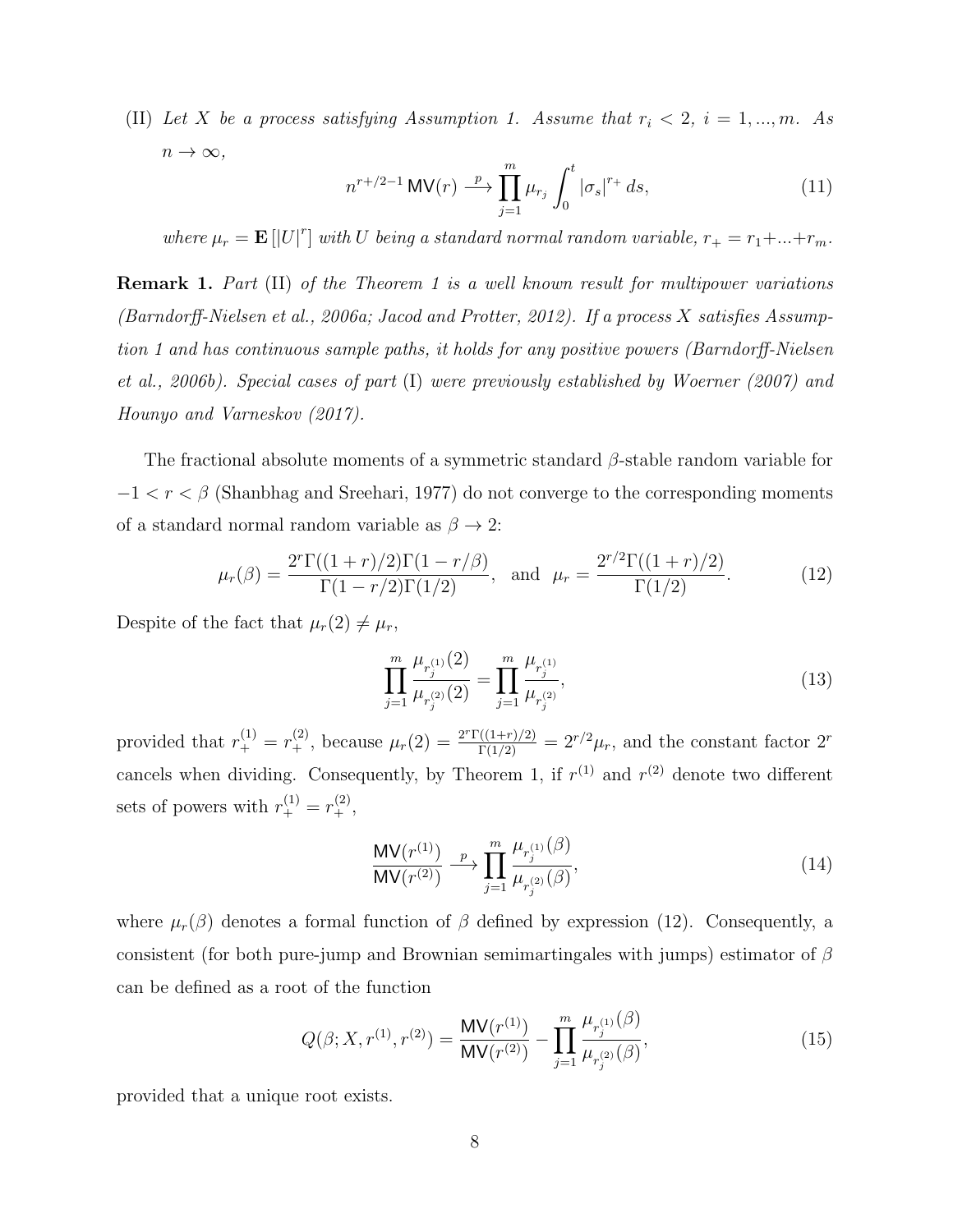A simple example of a consistent estimator is based on bipower variations  $(m = 2)$  with powers:

$$
r^{(1)} = [r_+ \ 0], \quad r^{(2)} = [r_+/2 \ r_+/2], \tag{16}
$$

for some  $r_{+} < \beta$ . For this choice of powers, one can deduce from the first equation in (12) by straightforward algebra that the function  $Q(\beta; X, [r_+, 0], [r_+/2, r_+/2])$  can be expressed as

$$
Q(\beta; X, r_{+}) = \frac{\text{MV}([r_{+}, 0])}{\text{MV}([r_{+}/2, r_{+}/2])} - \gamma(\beta; r_{+}),
$$
\n(17)

where

$$
\gamma(\beta; r_{+}) = \widetilde{\gamma}(r_{+}) \cdot \frac{\Gamma\left(1 - \frac{r_{+}}{\beta}\right)}{\Gamma^{2}\left(1 - \frac{r_{+}}{2\beta}\right)}, \quad \text{and} \quad \widetilde{\gamma}(r_{+}) = \frac{\Gamma\left(\frac{1}{2}\right)\Gamma\left(\frac{1}{2} + \frac{r_{+}}{2}\right)\Gamma^{2}\left(1 - \frac{r_{+}}{4}\right)}{\Gamma\left(1 - \frac{r_{+}}{2}\right)\Gamma^{2}\left(\frac{1}{2} - \frac{r_{+}}{4}\right)}.
$$
 (18)

Due to the properties of the Gamma function,  $\gamma(\beta; r_+)$  is a decreasing function of  $\beta$  on  $(r_+,+\infty)$  satisfying:

$$
\lim_{\beta \to r_+^+} \gamma(\beta; r_+) = +\infty, \quad \lim_{\beta \to +\infty} \gamma(\beta; r_+) = \tilde{\gamma}(r_+). \tag{19}
$$

Consequently, there exists the unique zero of  $Q(\beta; X, r_+)$  on the interval  $(r_+, +\infty)$ , provided that the following inequality holds:

$$
\frac{\mathsf{MV}([r_+, 0])}{\mathsf{MV}([r_+/2, r_+/2])} > \widetilde{\gamma}(r_+).
$$
\n(20)

The above inequality constitutes the condition of the existence of the JA estimator defined as the root of  $Q(\beta; X, r_+)$  on  $(r_+, +\infty)$ . Due to the convergence (14), such an estimator always exists asymptotically and it is larger than  $r_{+}$  by construction.

The conditions for the existence of a unique zero of  $Q(\beta; X, r^{(1)}, r^{(2)})$  are not straightforward for general powers. Moreover, using bipower variation  $(m = 2)$  instead of a multipower variation with many powers is beneficial for minimizing the finite sample bias due to the variation of the stochastic scale. Therefore, in the rest of the paper JA estimation is based on the powers of the form (16). That is, the JA estimator is defined as follows.

**Definition 1.** A JA estimator  $\widehat{\beta} = \widehat{\beta}(r_+)$  is the (pointwise in  $\omega$ ) solution of the equation

$$
\frac{\mathsf{MV}([r_+, 0])}{\mathsf{MV}([r_+/2, r_+/2])} - \frac{\mu_{r_+}(\beta)}{\mu_{r_+/2}(\beta)\mu_{r_+/2}(\beta)} = 0,
$$
\n(21)

provided that the unique solution on  $(r_{+}, +\infty)$  exists.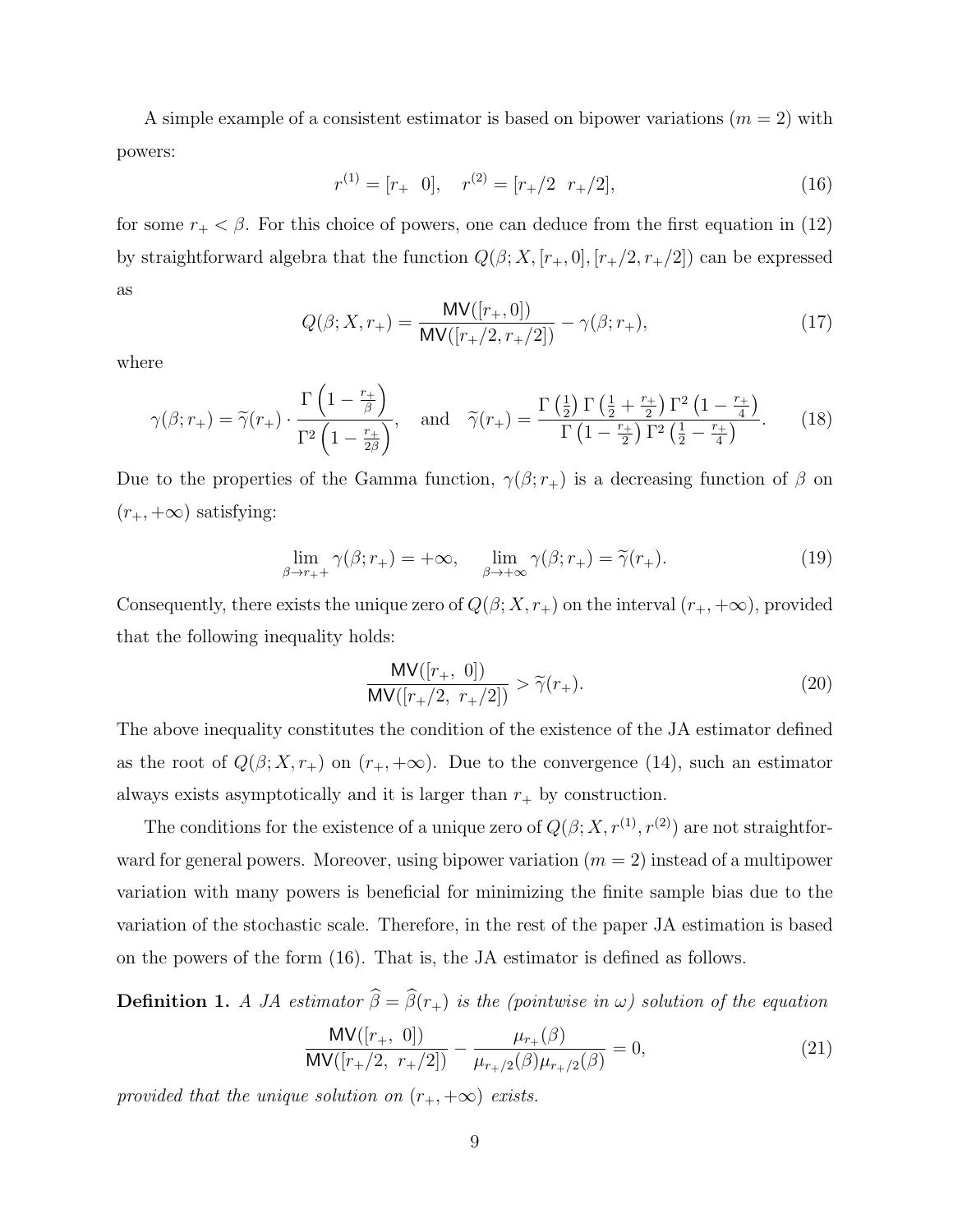Corollary 1. If either  $X_t$  is a pure-jump process satisfying Assumption 2 with  $1 < \beta < 2$ and  $r_{+} < \beta$ , or  $X_t$  satisfy Assumption 1 and  $r_{+} < 2$ , as  $n \to \infty$ ,

$$
\widehat{\beta}(r_+) \xrightarrow{p} JA,\tag{22}
$$

where JA is the jump activity index of  $X_t$  defined by (2).

Remark 2. One can slightly modify the definition of the estimator in order to guarantee its existence in finite samples. For example, a (modified) estimator can be defined as the solution of the equation

$$
Q(\beta; X, r_+) = 0,\t\t(23)
$$

where  $\tilde{Q}(\beta; X, r_+)$  is a smooth function of  $\beta$ , such that, for some  $\beta^{\dagger} > 2$ ,

$$
\begin{cases} \widetilde{Q}(\beta; X, r_{+}) = Q(\beta; X, r_{+}), & \text{for } \beta < \beta^{\dagger}, \\ \widetilde{Q}(\beta; X, r_{+}) \to -\infty, & \text{as } \beta \to +\infty. \end{cases}
$$
 (24)

The asymptotic properties of the modified estimator will be similar to the limiting properties of  $\hat{\beta}$ , but the asymptotic variance, which would depend on the choice of  $\beta^{\dagger}$  and on how  $\widetilde{Q}(\beta;X,r_+)$  is defined for  $\beta > \beta^{\dagger}$ . The modification, however, is not employed in the rest of the paper, as it appears that  $\widehat{\beta}$  exists in all Monte Carlo simulations presented below as well as in the empirical application.

## 3.2 Central Limit Theorem

This section presents the joint Central Limit Theorem for realized multipower variations with different powers. Then, the CLT is used to derive the asymptotic distribution of the JA estimator.

**Theorem 2.** Let  $r^{(1)} = [r_1^{(1)}]$  $\binom{1}{1}, \ldots, r_m^{(1)}$  and  $r^{(2)} = [r_1^{(2)}]$  $\{ \boldsymbol{r}^{(2)}_1,...,\boldsymbol{r}^{(2)}_m \}$  be two sets of powers. Assume that either of the following assumptions holds:

(I) X is a pure-jump process satisfying Assumption 2 with  $\beta > \sqrt{2}$  and  $\beta' < \beta/2$ ,

$$
\frac{2-\beta}{2(\beta-1)} \vee \frac{\beta-1}{2} \vee \frac{\beta \beta'}{2(\beta-\beta')} < r_j^{(i)} < \frac{\beta}{2}, \quad i = 1, 2, \ j = 1, ..., m.
$$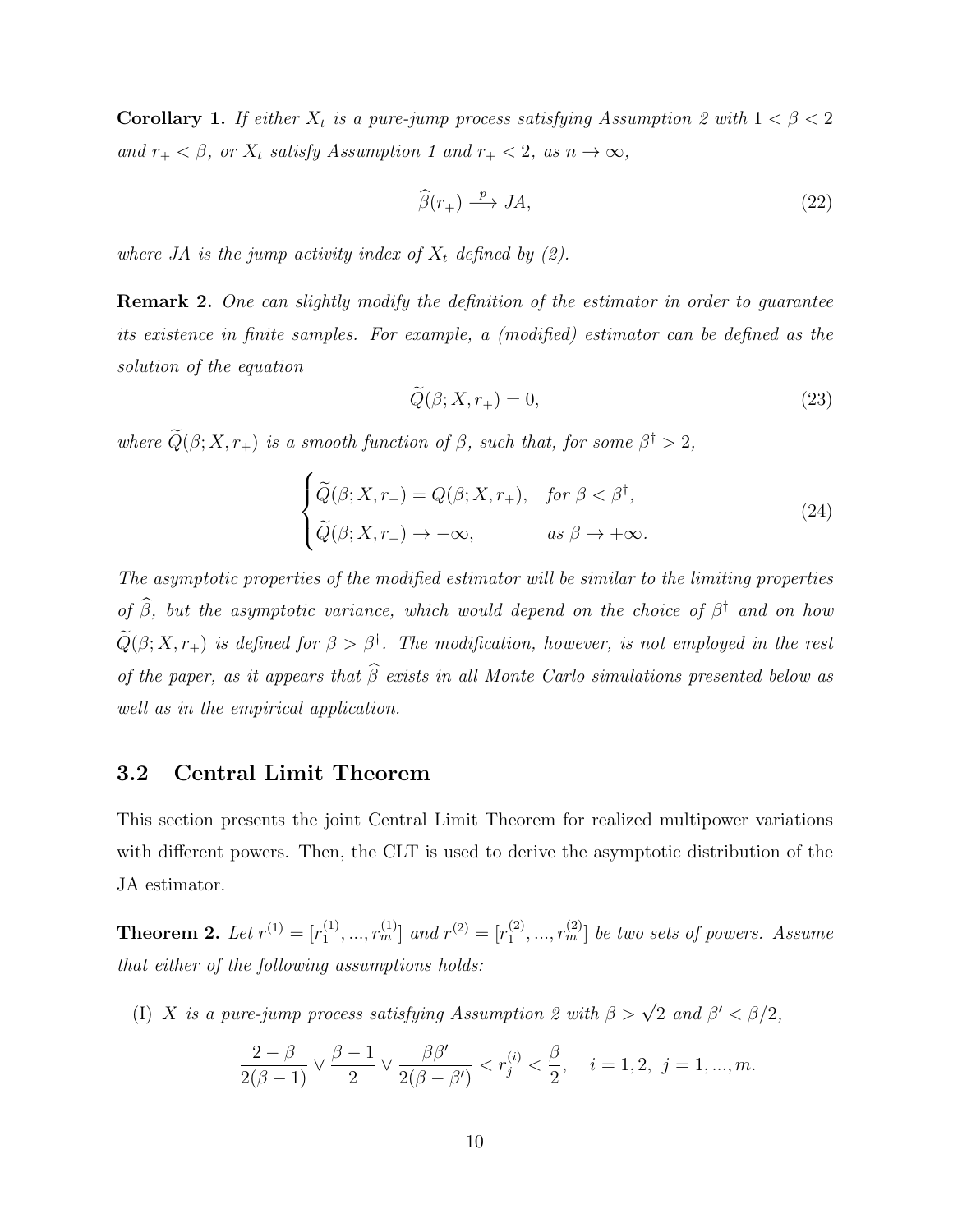(II) X is a process satisfying Assumption 1 with the jump part, J, being a finite variation pure-jump process with JA index  $\beta_J < 1$ ,

$$
\frac{\beta_J}{2-\beta_J} < r_j^{(i)} < 1, \quad i = 1, 2, \ j = 1, \dots, m.
$$

Then, as  $n \to \infty$ ,

$$
\sqrt{n}\left(\begin{matrix}r_{+}^{(1)} \\ n^{-\beta} \\ \vdots \\ r_{+}^{(2)} \end{matrix} \text{MV}(r_{-}^{(1)}) - \prod_{j=1}^{m} \mu_{r_{j}^{(1)}}(\beta) \int_{0}^{t} |\sigma_{s}|^{r_{+}^{(1)}} ds \right) \xrightarrow{L-st} \Sigma^{1/2} \cdot \mathbf{Z},
$$
(25)

where  $\xrightarrow{L-st}$  denotes stable convergence in law, **Z** is a two-dimensional standard normal random variable defined on an extension of the original probability space, and the covariance matrix  $\Sigma$  is defined as:

$$
\Sigma_{ij} = \Psi_{ij}(\beta) \int_0^t |\sigma_s|^{r_+^{(i)} + r_+^{(j)}} ds,
$$
\n(26)

with

$$
\Psi_{ij}(\beta) = \prod_{k=1}^{m} \mu_{r_k^{(i)} + r_k^{(j)}}(\beta) + \sum_{k=1}^{m-1} \prod_{\ell=1}^{k} \mu_{r_\ell^{(i)}}(\beta) \prod_{\ell=1}^{m-k} \mu_{r_{k+\ell}^{(i)}}(\beta) \prod_{\ell=m-k+1}^{m} \mu_{r_\ell^{(j)}}(\beta) + \sum_{k=1}^{m-1} \prod_{\ell=1}^{k} \mu_{r_\ell^{(j)}}(\beta) \prod_{\ell=m-k+1}^{m-k} \mu_{r_\ell^{(i)}}(\beta) \prod_{\ell=m-k+1}^{m} \mu_{r_\ell^{(i)}}(\beta) - (2m-1) \prod_{k=1}^{m} \mu_{r_k^{(i)}}(\beta) \mu_{r_k^{(j)}}(\beta),
$$
\n(27)

using the convention  $\mu_r(2) = \mu_r$ .

**Remark 3.** Theorem 2 continues to hold if the sets of powers  $r^{(i)} = [r_1^{(i)}]$  $\left[ \begin{smallmatrix} (i)\ 1 \end{smallmatrix} \right],...,r_{m}^{(i)}]$  are nonnegative with at least one positive power for both  $i = 1, 2$ . In that case, formula (27) holds as  $\mu_0(\beta) = 1, \forall \beta \in (0, 2].$ 

**Remark 4.** Theorem 2 (I) imposes several restrictions on the powers  $r_i^{(i)}$  $j^{(i)}$  and  $\beta$ . The restriction  $r_j^{(i)} > \frac{\beta \beta'}{2(\beta - \beta)}$  $\frac{\beta\beta'}{2(\beta-\beta')}$  is required for eliminating the contribution of the less active residual jump component and would be relaxed if  $L_t$  is  $\beta$ -stable motion. The restrictions  $r_j^{(i)} > \frac{2-\beta}{2(\beta-1)}$ ,  $r_j^{(i)} > \frac{\beta-1}{2}$  $\frac{-1}{2}$  and  $\beta > \sqrt{2}$  eliminate the contribution of the drift.  $r_j^{(i)} > \frac{\beta - 1}{2}$  $\frac{-1}{2}$  is relaxed when  $X_t$  is a Lévy process.

Theorem 2 implies that the JA estimator in Definition 1 is asymptotically mixed normal in both pure-jumps and Brownian cases provided that the powers are sufficiently small. More precisely, the following corollary holds.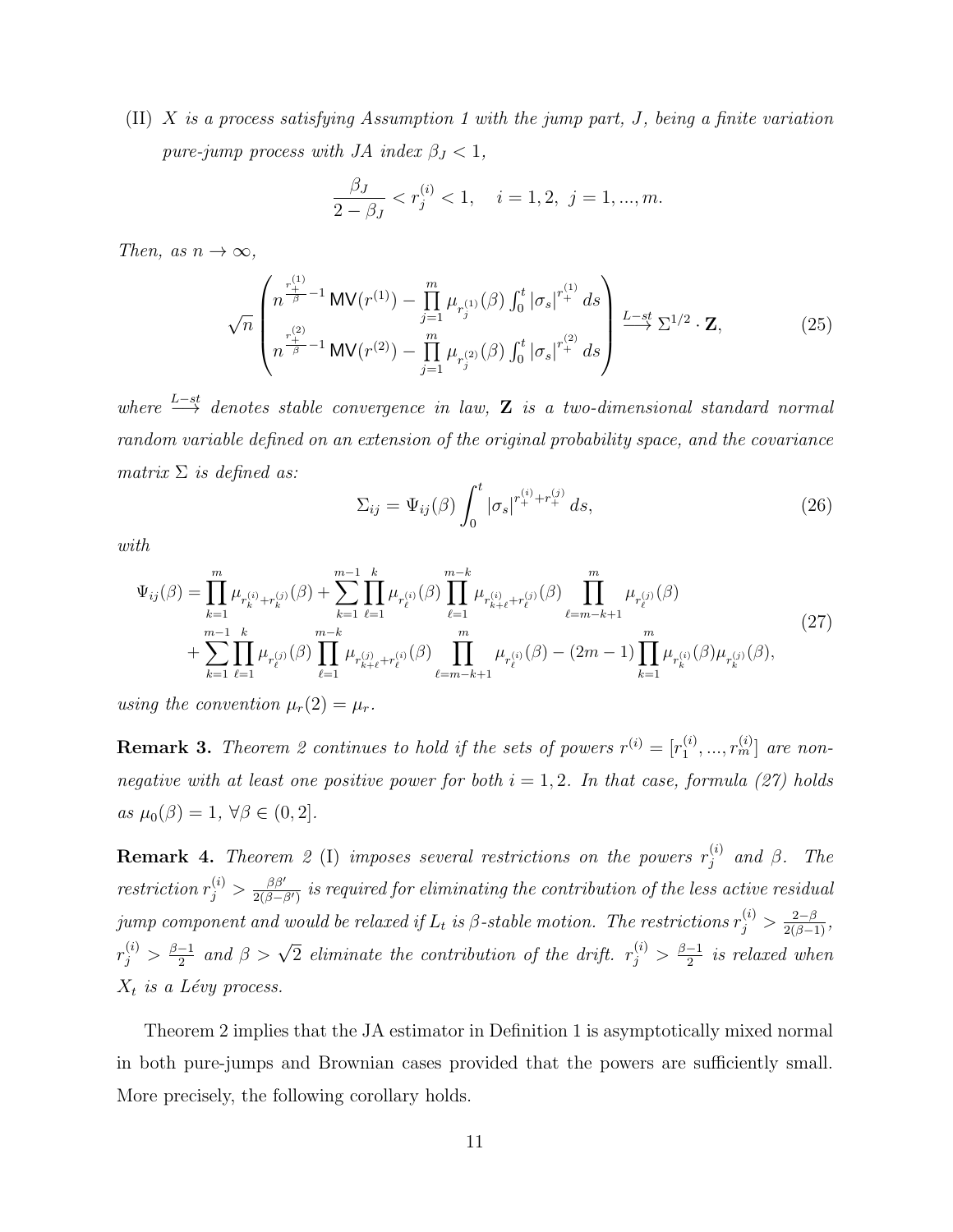**Corollary 2.** Let  $\widehat{\beta}(r_+)$  denote the JA estimator introduced in Definition 1. Under the assumptions of the Theorem 2, as  $n \to \infty$ ,

$$
\sqrt{n}\left(\widehat{\beta}(r_{+})-\beta\right) \stackrel{L-st}{\longrightarrow} \sqrt{\Sigma(\beta)} \cdot \mathbf{U},\tag{28}
$$

where **U** is standard normal random variable,

$$
\Sigma(\beta) = \tilde{\vartheta}(\beta) \cdot \frac{\int_0^t |\sigma_s|^{2r_+} ds}{\left(\int_0^t |\sigma_s|^{r_+} ds\right)^2},\tag{29}
$$

and

$$
\widetilde{\vartheta}(\beta) = \frac{2\mu_{r+2}^2(\beta)\mu_{r+}^3(\beta) + \mu_{r+}^4(\beta) + \mu_{r+2}^4(\beta)\mu_{2r+}(\beta) - 4\mu_{r+2}^3(\beta)\mu_{r+}(\beta)\mu_{3r+2}(\beta)}{\mu_{r+2}^2(\beta)\left(\mu_{r+2}(\beta)\mu_{r+2}'(\beta) - 2\mu_{r+}(\beta)\mu_{r+}'(\beta)\right)^2},
$$
\n(30)

$$
\widetilde{\vartheta}(\beta) = \frac{2\mu_{r+2}^2(\beta)\mu_{r+}^3(\beta) + \mu_{r+}^4(\beta) - 4\mu_{r+2}^3(\beta)\mu_{r+}(\beta)\mu_{3r+2}(\beta) + \mu_{r+2}^4(\beta)\mu_{2r+}(\beta)}{\mu_{r+2}^2(\beta)\left(\mu_{r+2}(\beta)\mu_{r+2}'(\beta) - 2\mu_{r+}(\beta)\mu_{r+}'(\beta)\right)^2},
$$
(31)

where

$$
\mu'_r(\beta) = \frac{2^r r \Gamma'(1 - r/\beta) \Gamma(r/2 + 1/2)}{\beta^2 \Gamma(1 - r/2) \Gamma(1/2)},
$$
\n(32)

and  $\Gamma'$  denotes the derivative of the Gamma function.

Remark 5. The terms in the asymptotic variance of the JA estimator can be consistently estimated by multipower variations, as follows from Theorem 1.

Corollary 2 implies that asymptotic variance of the new JA estimator has similar structure to the variances of the two-scale jump activity estimators proposed by Todorov and Tauchen (2010) and Andersen et al. (2015) (defined in equation (40) below). The asymptotic variance of the latter estimator (based on the realized power variation with the power  $r_{+}$ ) takes the form

$$
\left(\frac{\beta^2}{\mu_{r_+}(\beta)r_+\log(2)}\right)^2 \widetilde{\Xi} \cdot \frac{\int_0^t |\sigma_s|^{2r_+} ds}{\left(\int_0^t |\sigma_s|^{r_+} ds\right)^2},\tag{33}
$$

where  $\Xi = \Xi^{(1,1)} - 2^{1-r_+/\beta} \Xi^{(1,2)} + 2^{-2r_+/\beta} \Xi^{(2,2)}$ ,  $\Xi = \Sigma_0(r_+,\beta) + \Sigma_1(r_+,\beta) + \Sigma_1'(r_+,\beta)$  and  $\Sigma_j(r_+,\beta) = \mathbf{E}\left[\mathbf{Z}_1\mathbf{Z}_{1+j}^\prime\right], j=0,1$ , with  $\mathbf{Z}_i = (|S_i|^{r_+} - \mu_{r_+}(\beta), |S_i + S_{i+1}|^{r_+} - 2^{r_+/\beta}\mu_{r_+}(\beta))^\prime$ , and  $S_0, S_1, \ldots$  are i.i.d.  $\beta$ -stable random variables. That is, the difference in the asymptotic standard deviations between the new JA estimator and the two-scale estimator (if the same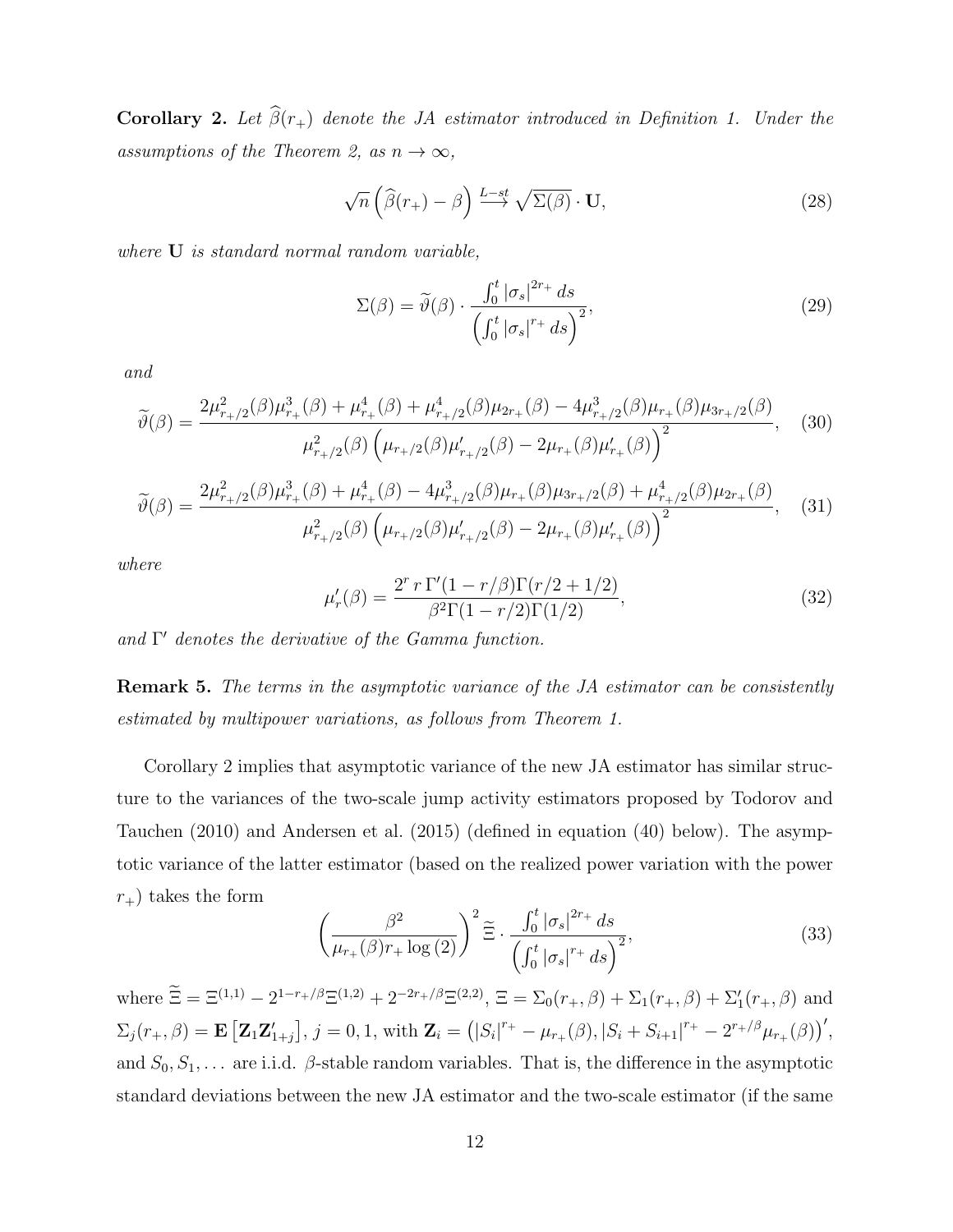tuning parameter,  $r_{+}$ , is used for both) is driven by the constant factors multiplying the ratio  $\frac{\int_0^t |\sigma_s|^{2r} ds}{\sqrt{ct}$  $\frac{\int_0^{\infty} |g(s)|^2 ds}{\int_0^t |g(s)|^2 ds}$ , which depend on  $\beta$  and  $r_+$ , but not on the stochastic scale. Figure 1 compares the square roots of the constant factors (which are, in fact, equal to the asymptotic standard deviations of the estimators when  $X_t$  is a Lévy process). The figure shows that the asymptotic standard deviation of the new mutipower-based estimator is typically smaller than that of the two-scale estimator. The difference between the two is particularly large in the limiting case,  $\beta = 2$ , which corresponds to the situation when  $X_t$  includes the Brownian component.

Remark 6. The asymptotic standard deviation of the two-scale estimator depends on the expectations  $\mathbf{E} [|S_1|^{r_+} |S_1 + S_2|^{r_+}]$  and  $\mathbf{E} [|S_1 + S_2|^{r_+} |S_2 + S_3|^{r_+}],$  where  $S_1$ ,  $S_2$  and  $S_3$  are stable random variables, which are not known in closed form to the best of my knowledge. Therefore, they are computed using the Monte Carlo method. The computation of asymptotic standard deviation of the new estimator does not require Monte Carlo.

### 3.3 Adaptive implementation in practice

How to choose  $r_+$  in practice? In the Lévy case, it is natural to choose  $r_+$  by minimizing the asymptotic standard deviation  $\vartheta(\beta)$ , which depends on an unknown JA index. Hence, the estimator can be applied in two steps. First, a preliminary estimate of JA, say  $\hat{\beta}_1$ , corresponding to a small value of  $r_{+}$  < 1 (which guarantees the consistency), is computed. Next, a second-step estimator is implemented with  $r_+$  minimizing  $\tilde{\vartheta}(\hat{\beta}_1)$ . However, in short samples this strategy can be improved by minimizing the (simulated) sample variance of the estimator for a  $\beta$ -stable process sampled at a fixed frequency. Table 1 reports the optimal values of  $r_{+}$  for sampling frequencies ranging from  $n = 39$  to  $n = 23400$ (roughly corresponding to 10-minute and one-second sampling of a stock price in a 6.5 hours trading day, respectively) and different JA indexes. The last row of the table provides the asymptotically optimal  $r_+$  minimizing  $\tilde{\vartheta}(\beta)$ . It follows that for all considered JA indexes, the larger values of  $r_+$  deliver more precise estimators when n is small. As n increases, the optimal  $r_{+}$  converges to the value minmizing the limiting standard deviation. The convergence is, however, quite slow, especially for larger JA indexes. Hence, in the  $\beta$ -stable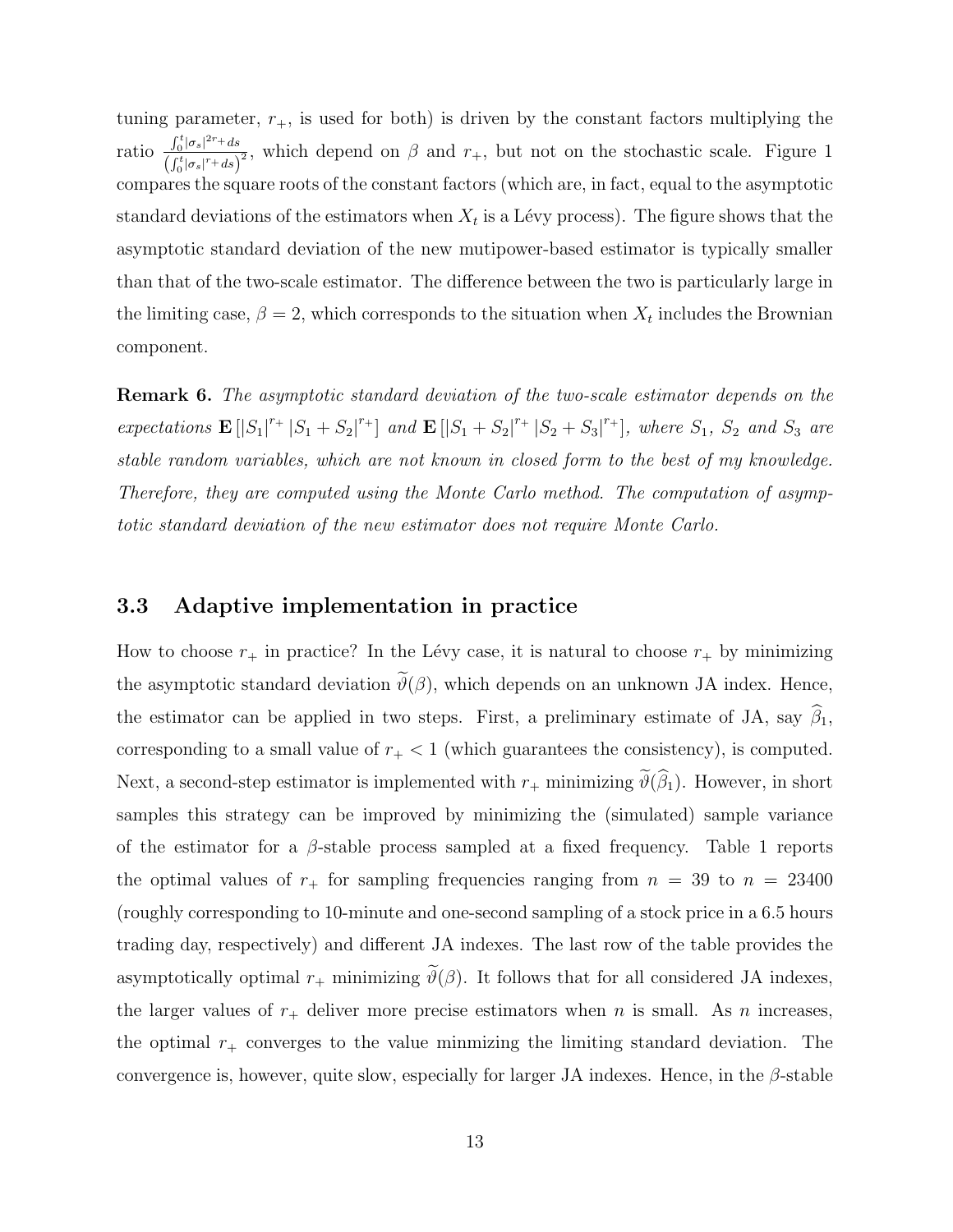

Figure 1: Asymptotic standard deviations of  $\widehat{\beta}(r_+)$  and the two-scale estimator of Andersen et al. (2015) (denoted  $\beta^{TT}(r_+)$ ), as a function of  $r_+$  when  $X_t$  is a Lévy process. The limiting case  $\beta = 2$  corresponds to the case when  $L_t$  is equal to the standard Brownian motion.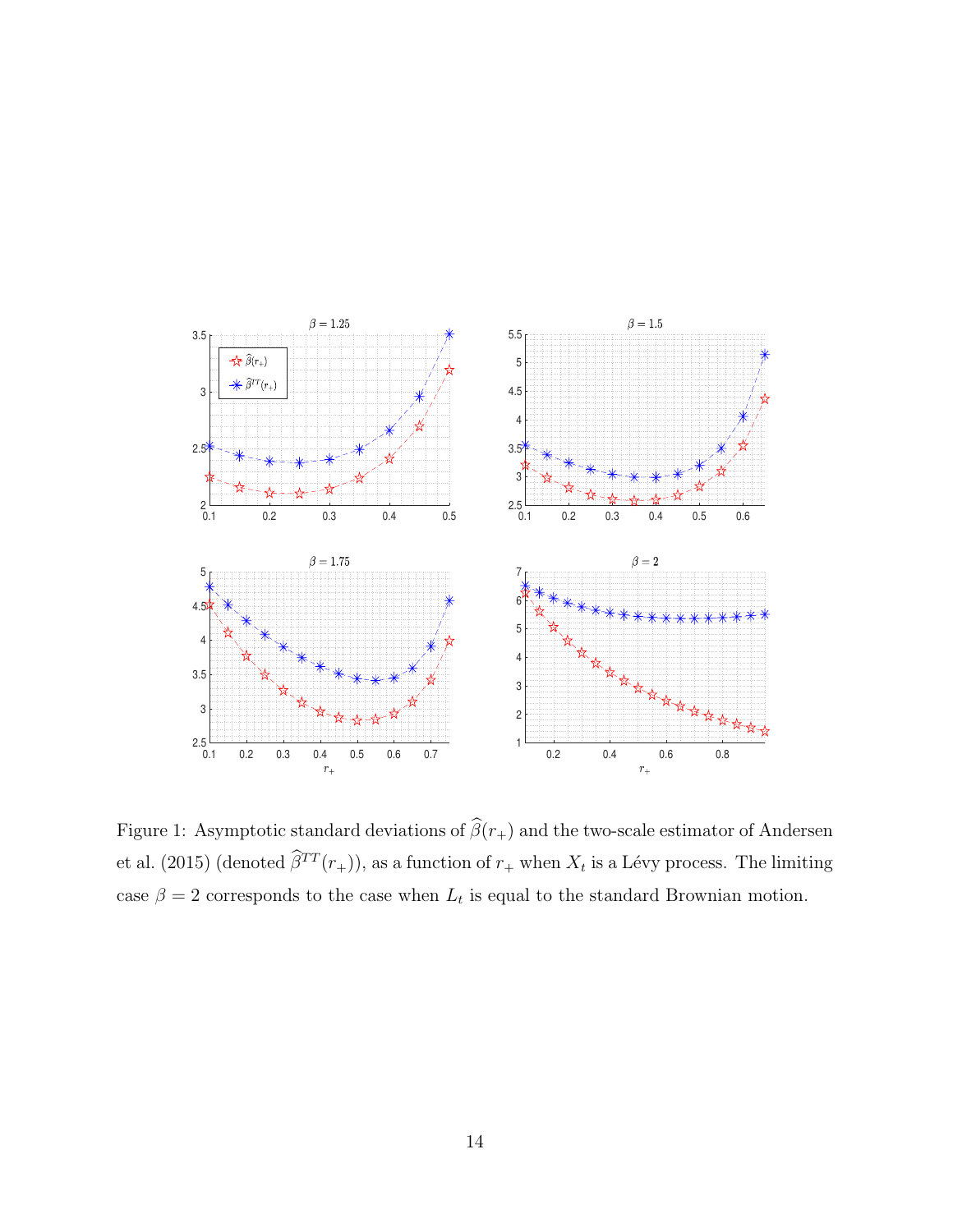|          | Jump Activity index, $\beta$ |       |       |       |       |       |       |       |       |       |
|----------|------------------------------|-------|-------|-------|-------|-------|-------|-------|-------|-------|
| $\, n$   | 1.05                         | 1.15  | 1.25  | 1.35  | 1.45  | 1.55  | 1.65  | 1.75  | 1.85  | 1.95  |
| 39       | 0.525                        | 0.575 | 0.625 | 0.675 | 0.725 | 0.775 | 0.825 | 0.875 | 0.925 | 0.975 |
| 78       | 0.525                        | 0.575 | 0.625 | 0.675 | 0.725 | 0.775 | 0.825 | 0.875 | 0.925 | 0.975 |
| 144      | 0.350                        | 0.450 | 0.625 | 0.675 | 0.725 | 0.775 | 0.825 | 0.875 | 0.925 | 0.975 |
| 288      | 0.250                        | 0.300 | 0.350 | 0.450 | 0.550 | 0.775 | 0.825 | 0.875 | 0.925 | 0.975 |
| 390      | 0.200                        | 0.250 | 0.350 | 0.400 | 0.500 | 0.600 | 0.825 | 0.875 | 0.925 | 0.975 |
| 780      | 0.200                        | 0.250 | 0.300 | 0.350 | 0.400 | 0.450 | 0.600 | 0.700 | 0.925 | 0.975 |
| 1440     | 0.143                        | 0.200 | 0.300 | 0.300 | 0.350 | 0.400 | 0.500 | 0.600 | 0.700 | 0.975 |
| 2340     | 0.143                        | 0.200 | 0.232 | 0.300 | 0.350 | 0.400 | 0.500 | 0.600 | 0.700 | 0.975 |
| 2880     | 0.143                        | 0.200 | 0.250 | 0.300 | 0.350 | 0.400 | 0.500 | 0.550 | 0.700 | 0.975 |
| 8640     | 0.143                        | 0.187 | 0.232 | 0.300 | 0.350 | 0.400 | 0.450 | 0.550 | 0.600 | 0.850 |
| 23400    | 0.143                        | 0.187 | 0.250 | 0.279 | 0.329 | 0.400 | 0.450 | 0.550 | 0.650 | 0.800 |
| $\infty$ | 0.143                        | 0.187 | 0.232 | 0.279 | 0.329 | 0.384 | 0.444 | 0.513 | 0.599 | 0.735 |

Table 1: Optimal  $r_+$  for  $\beta$ -stable Lévy processes.

*Note.* The table reports the values of  $r_+$  minimizing sample standard deviation of the JA estimator  $\hat{\beta}(r_+)$  when  $X_t$  is Lévy β-stable process for different sample frequencies (rows) and different JA indexes (columns). The minimum is found by a grid search over the values  $r_+$  ranging from 0.005 to  $\beta/2$  with step 0.005 and the theoretically optimal value. The last row reports the values of  $r_{+}$  minmizing the theoretical asymptotic standard deviation.

Lévy case, the second-step estimator ought to be implemented with  $r_+$  provided by Table 1 for a given frequency and the JA index estimated at the first step.

Choosing  $r_+$  in a general case is more challenging as the standard deviation of the estimator depends on a particular realization of the stochastic scale  $\sigma$ . In general, no  $r_{+}$ , which would deliver the smallest variance for every realization of  $\sigma$ , exists. Moreover, Theorem 2 requires  $r_+$  to be not very small: it should satisfy  $\frac{\beta \beta'}{2(\beta - \beta')} < r_+$  in the pure-jump case or  $\frac{\beta_J}{2-\beta_J} < r_+$  under the presence of the Brownian component, where  $\beta'$  and  $\beta_J$  are the JA indexes of respectively the residual jump component and the pure-jump part. In practice, neither  $\beta'$  nor  $\beta_J$  are known and they are hard to estimate.

Consequently, for implementing the estimator in practice the following conservative rule of thumb is recommended. First, a preliminary estimator  $\beta(r_+)$  is computed using a small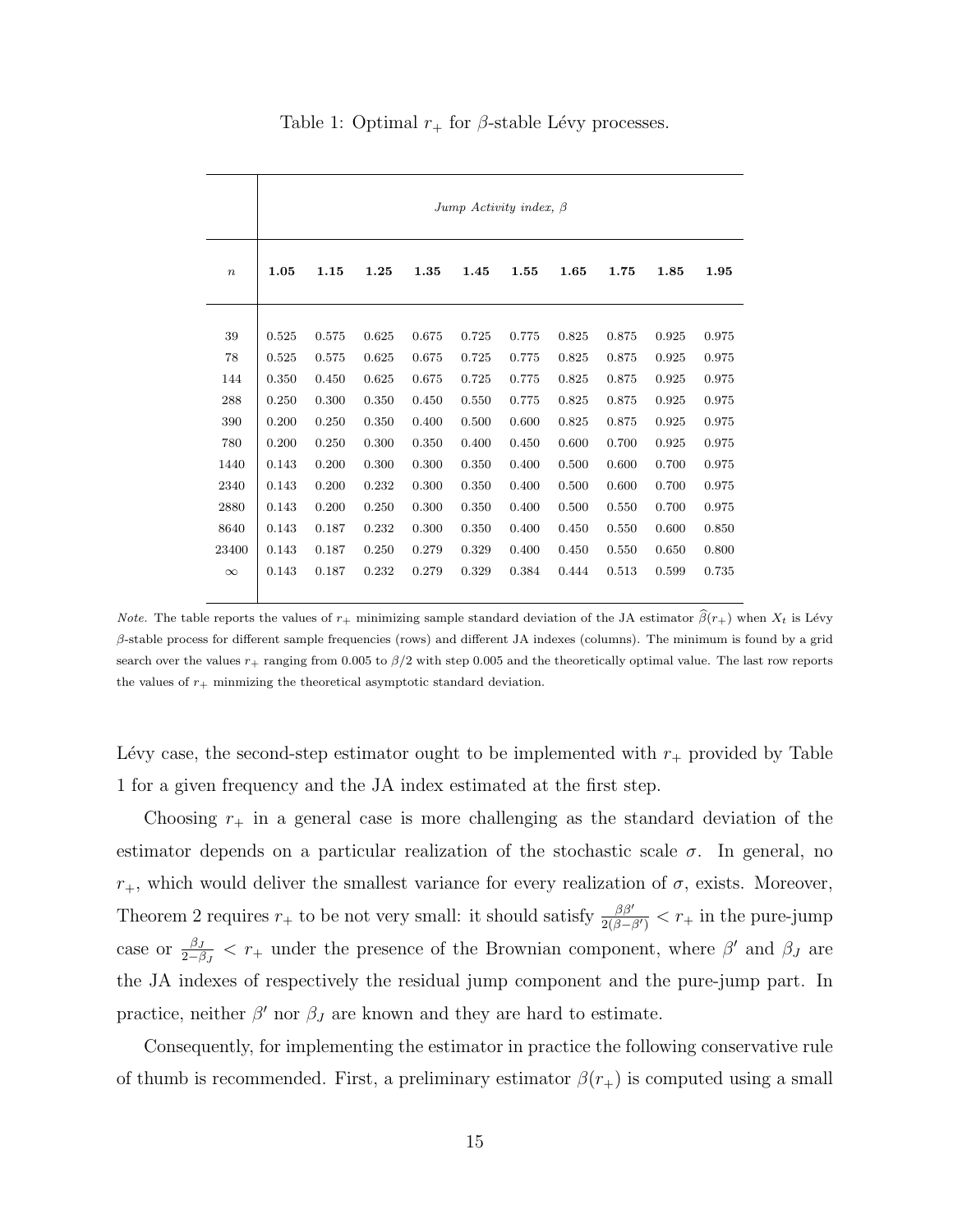value of  $r_+$ . Next, the second step-estimator is computed as  $\widehat{\beta}(\widehat{\beta}(r_+/2 \wedge 1))$ . This strategy is beneficial for short sample performance of the estimator in a Lévy case (as follows from Table 1) and insures the conditions  $\frac{\beta\beta'}{2(\beta-\beta')} < r_+$  and  $\frac{\beta J}{2-\beta J} < r_+$  of the Central Limit Theorem 2 in general case. In what follows the two-step estimator is denoted simply by  $\beta$ .

## 3.4 A formal test for high jump activity

The estimation theory developed above allows the construction of one-sided statistical tests for given levels of JA index. Consider testing the following hypothesis:

$$
\mathcal{H}_0: \beta \le \beta^\diamond \quad \text{v.s.} \quad \mathcal{H}_1: \beta > \beta^\diamond,\tag{34}
$$

where  $\beta^{\circ}$  is a given number from the interval  $(1, 2)$ . The test statistic can be deduced from Corollary 2 by replacing the unknown asymptotic variance of  $\widehat{\beta}(r_{+})$  with an estimator based on multipower variation. For some  $r_+ < \frac{\beta^{\circ}}{2}$  $\frac{3}{2}$ , define the test statistics as

$$
\Upsilon_n = \frac{\sqrt{n} \left( \widehat{\beta}(r_+) - \beta^{\diamond} \right)}{\sqrt{\widetilde{\vartheta} \left( \widehat{\beta}(r_+) \right) \frac{n^{2r_+ / \widehat{\beta}(r_+) - 1} \operatorname{MV}([r_+, r_+])}{\left( n^{r_+ / \widehat{\beta}(r_+) - 1} \operatorname{MV}([r_+]) \right)^2}},\tag{35}
$$

where  $\widetilde{\vartheta}(\beta)$  is the function defined by equation (30).

**Corollary 3.** Under the assumptions of Theorem 2, as  $n \to \infty$ ,

$$
\begin{cases}\n\Upsilon_n \xrightarrow{L-st} \mathcal{N}(0,1), & \text{if } \beta = \beta^\circ, \\
\Upsilon_n \xrightarrow{\ p \ } +\infty, & \text{if } \beta > \beta^\circ, \\
\Upsilon_n \xrightarrow{\ p \ } -\infty, & \text{if } \beta < \beta^\circ,\n\end{cases}
$$
\n(36)

where  $\mathcal{N}(0, 1)$  denotes standard normal distribution.

The above corollary implies that if  $\Upsilon_n$  falls into the critical region  $(\phi_{1-\alpha}, +\infty)$ , where  $\phi_{1-\alpha}$  denotes the  $(1-\alpha)$ -quantile of standard normal distribution,  $\mathcal{H}_0$  ought to be rejected in favor of  $\mathcal{H}_1$ , and  $\lim_{n\to\infty} \mathcal{P}\{\Upsilon_n \in (\phi_{1-\alpha}, +\infty) | \mathcal{H}_0\} \leq \alpha$ . The test can be helpful for distinguishing pure-jump processes with high JA index from those containing a Brownian component: in the presence of a Brownian motion  $\mathcal{H}_0$  ought to be rejected for any  $\beta^{\circ} < 2$ . The power of the test in finite samples is investigated in Section 4.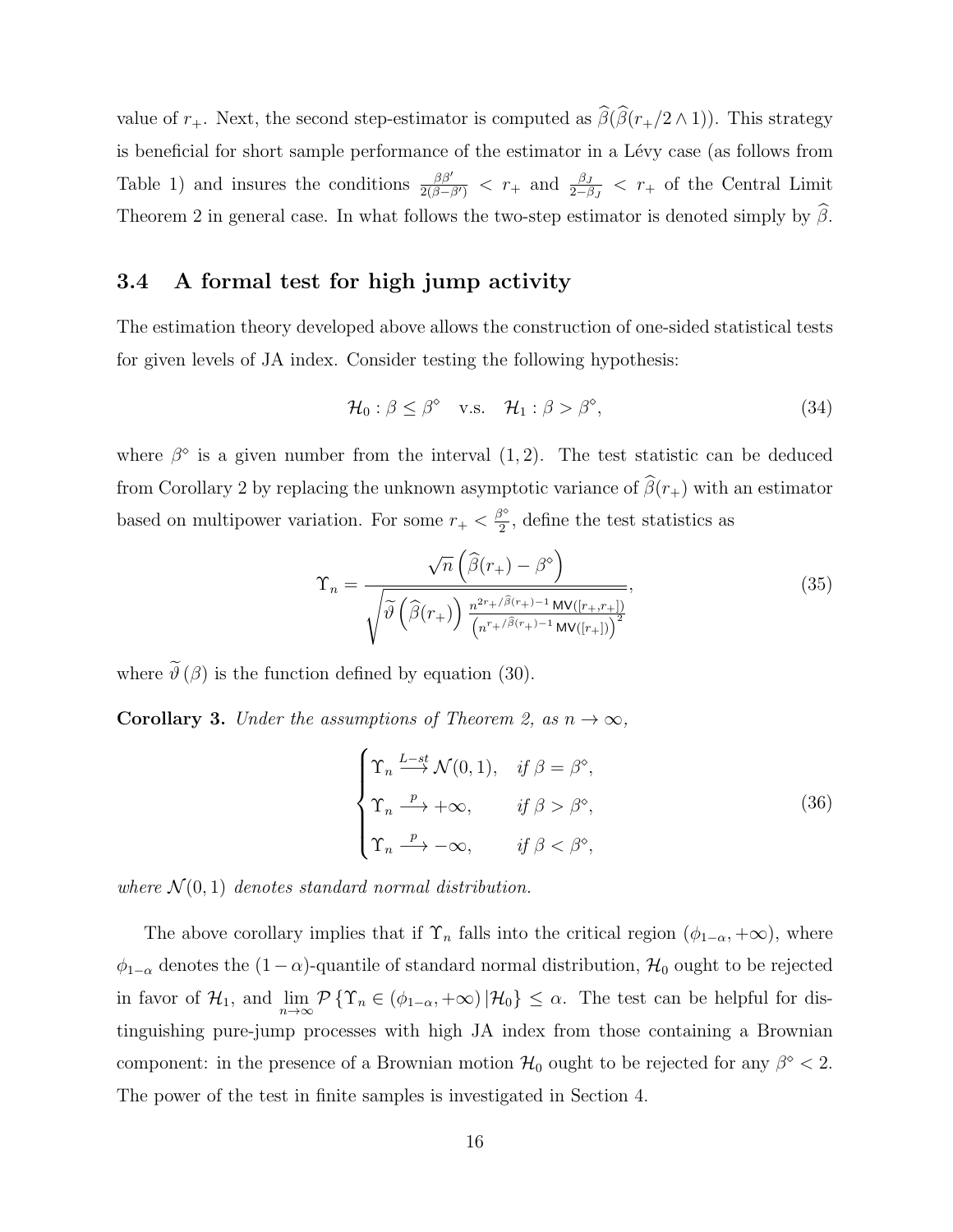## 4 Monte Carlo

In order to test finite sample performance of the new estimator, I simulate sample paths of a random process specified as:

$$
dX_t = adt + \sigma_t dL_t,\tag{37}
$$

where  $L_t$  either includes a Brownian motion or equals to a pure-jump process. In finite samples, the properties of jump activity estimators may depend on the data-generating process as well as on the sampling frequency. Therefore different specifications of  $X_t$  and different sampling frequencies are considered.

First,  $X_t$  is specified as in Todorov (2015).  $X_t$  is defined by equation (36) with  $a = 0$ and the stochastic scale,  $\sigma_t$ , evolving as:

$$
d\sigma_t = -0.03\sigma_t dt + dZ_t, \qquad (38)
$$

where  $L_t$  and  $Z_t$  are two independent Lévy processes with Lévy densities given by  $\nu_L(x) =$  $e^{-\lambda|x|} \left( \frac{A_0}{\ln^{\frac{1}{1}+1}} \right)$  $\frac{A_0}{|x|^{1+\beta}} + \frac{A_1}{|x|^{1+\beta}}$  $\frac{A_1}{|x|^{1+\beta/3}}$  and  $\nu_Z(x) = 0.0293 \frac{e^{-3x}}{x^{1.5}} \mathbf{1}_{x>0}$  respectively. That is,  $X_t$  is a mixture of tempered stable processes with a stochastic scale following a Lévy-driven Ornstein-Uhlenbeck process. The JA index of  $X_t$  coincides with the parameter  $\beta$ . Four different levels of jump activity, corresponding to  $\beta \in \{1.75, 1.50, 1.25, 1.05\}$ , are considered. For each value of  $\beta$ ,  $\lambda = 0.25$  and  $A_0$  and  $A_1$  are such that  $A_0 \int_{\mathbf{R}} |x|^{1-\beta} e^{-\lambda |x|} dx = 1$  and  $A_1 \int_{\mathbf{R}} |x|^{1-\beta/3} e^{-\lambda |x|} dx = 0.2.$ 

Next, four specifications in which  $X_t$  contains a Brownian motion are considered. For all of the four cases JA index of  $X_t$  is equal to 2. The four cases are considered in order to examine the robustness to jumps and stochastic volatility. In the first case,  $X_t$  is a standard Brownian motion ( $a = 0$ ,  $\sigma_t = 1$ ,  $\forall t$ ,  $L_t = W_t$ ). In the second case the volatility is stochastic and it is specified as in Hounyo and Varneskov (2017):  $L_t$  is equal to a Brownian motion  $W_t$  and  $\sigma_t$  is assumed to follow a two-factor model:

$$
\sigma_t = \psi(b_0 + b_1 \tau_{1,t} + b_2 \tau_{2,t}), \tag{39}
$$

where

$$
\psi(x) = \begin{cases} \exp(x), & x \le x_0; \\ \frac{\exp(x_0)}{\sqrt{x_0}} \sqrt{x_0 - x_0^2 + x^2}, & x > x_0, \end{cases}
$$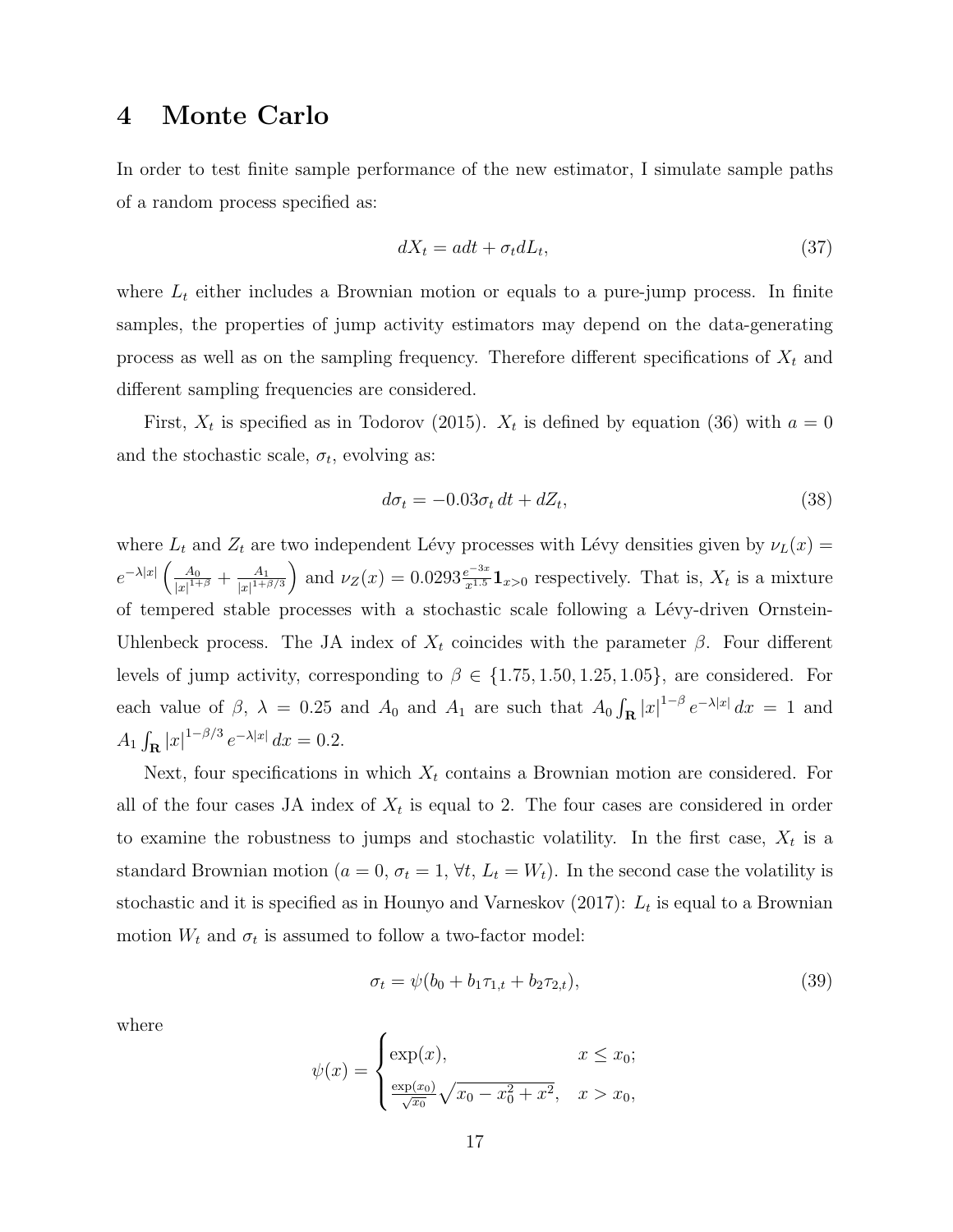with  $x_0 = \log(1.5)$ ,

$$
d\tau_{1,t} = a_1 \tau_{1,t} dt + dB_{1,t}, \quad d\tau_{2,t} = a_1 \tau_{2,t} dt + (1 + \phi \tau_{2,t}) dB_{2,t}, \tag{40}
$$

and both  $B_{1,t}$  and  $B_{2,t}$  are standard Brownian motions independent from each other. The drift and the parameters of stochastic volatility are equal to the values estimated by Huang and Tauchen (2005):  $a = 0.03$ ,  $b_0 = -1.2$ ,  $b_1 = 0.04$ ,  $b_2 = 1.5$ ,  $a_1 = -0.00137$ ,  $a_2 = -1.386$ ,  $\phi = 0.25$ ,  $Corr(B_{i,t}, W_t) = -0.3$ ,  $i = 1, 2$ . For each simulated path the most persistent volatility factor,  $\tau_{1,t}$ , is initialized by drawing from its unconditional distribution,  $\tau_{1,0} \sim$  $\mathcal{N}(0, 1/(2a_1))$ , and the strongly mean-reverting factor,  $\tau_{2,t}$ , is initialized at zero. In the last two cases, in addition to stochastic volatility,  $X_t$  contains jumps:  $L_t = W_t + J_t$ .  $J_t$  is specified as either a compound Poisson process with unit intensity and jump sizes equal to five local standard deviations or a pure-jump tempered stable process with unit JA index such that on average the total contribution of jumps to the quadratic variation of  $X$ constitutes 25%.

For each data-generating process the four sampling frequencies are considered:  $n =$ 39, 78, 144, 288, which roughly correspond to five-minute and 10-minute returns observed over a single 6.5 and 24 hours trading day respectively.  $n = 144$  and  $n = 288$  are equal to the number of observations used in the empirical application in Section 5.

The JA index is estimated using the proposed two-step multipower-based estimator. For comparison, the estimation methods of Andersen et al. (2015) and Todorov (2015) are considered. The first method is the extended two-scale estimator of Todorov and Tauchen  $(2010)$ , defined as

$$
\widehat{\beta}^{TT}(p) = \frac{p \log(2)}{\log(V(X;p,2)) - \log(V(X;p,1))} \times \mathbf{1}_{\{V(X;p,2) \neq V(X;p,1)\}},\tag{41}
$$

where

$$
V(X; p, 1) = \sum_{i=1}^{n} |\Delta_i X|^p, \quad V(X; p, 2) = \sum_{i=2}^{n} |\Delta_i X + \Delta_{i-1} X|^p,
$$
 (42)

and  $p > 0$  is a tuning parameter. As in the empirical part of the work of Andersen et al. (2015), tree choices of p are considered:  $p \in \{0.5, 0.7, 0.9\}$ . The second method (Todorov, 2015) is based on matching the real part of the empirical characteristic function of the increments with its limiting value. The JA estimator is defined as

$$
\hat{\beta}(p, \mathbf{u}) = \operatorname{argmin}_{\beta \in (1,2]} \hat{\mathbf{m}}(p, \hat{\mathbf{u}}, \hat{\beta}^{fs}, \mathbf{u}, \beta)' \mathbf{W}^{-1}(p, \hat{\mathbf{u}}, \hat{\beta}^{fs}) \hat{\mathbf{m}}(p, \hat{\mathbf{u}}, \hat{\beta}^{fs}, \mathbf{u}, \beta),
$$
(43)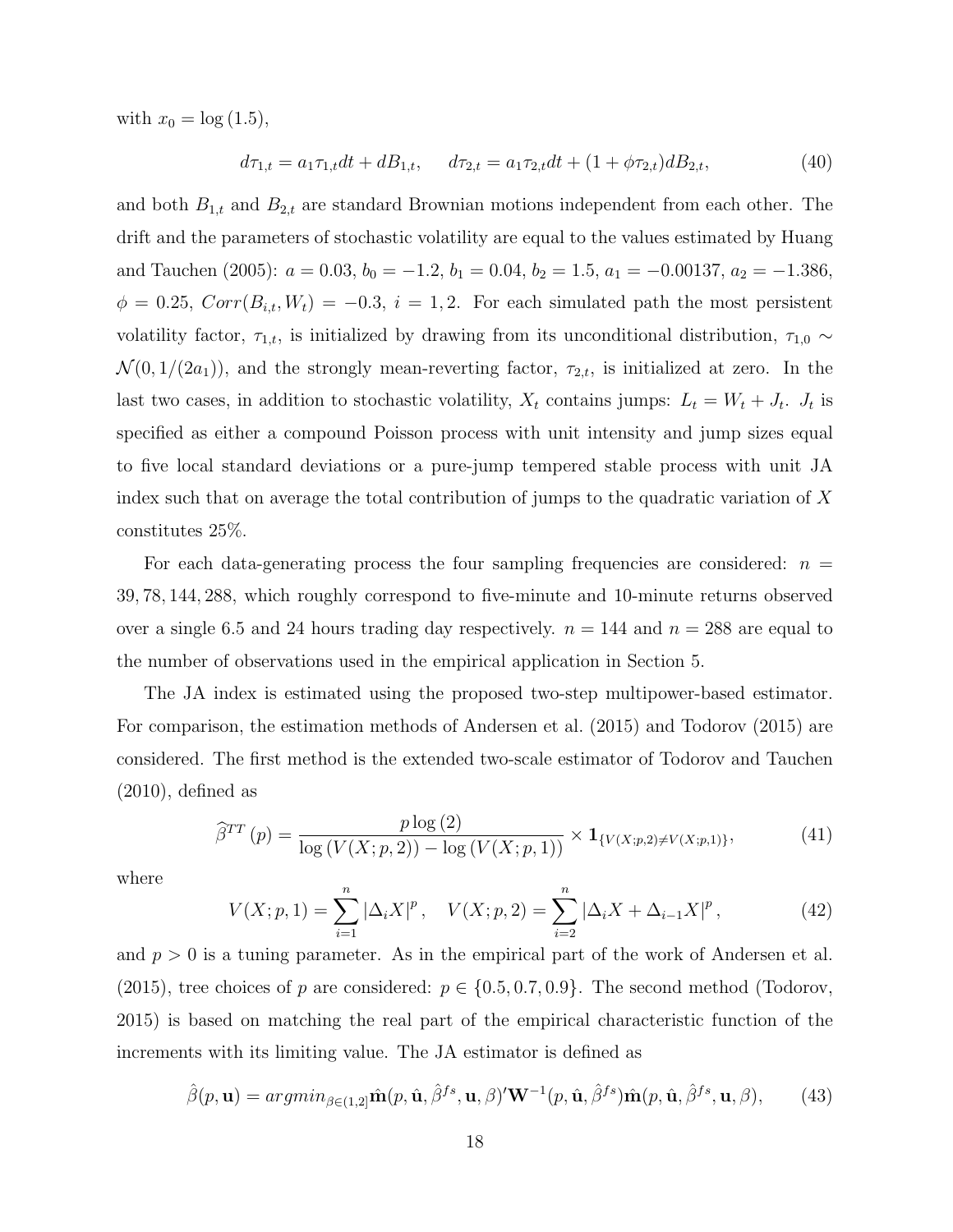where  $\hat{\mathbf{m}}(p, \hat{\mathbf{u}}, \hat{\beta}^{fs}, \mathbf{u}, \beta)$  is  $K \times 1$  vector of "moment restrictions" and  $\mathbf{W}(p, \hat{\mathbf{u}}, \hat{\beta}^{fs})$  is a  $K \times K$  weighting matrix.  $\hat{\mathbf{m}}(p, \hat{\mathbf{u}}, \hat{\beta}^{fs}, \mathbf{u}, \beta)$  depends on a tuning parameter p, a preliminary consistent JA estimator  $\hat{\beta}^{fs}$  and on an (adaptively chosen) range of values, specified by  $\hat{u}$  and  $u$ , over which the empirical characteristic function is matched with its limit. This estimator is implemented using the same tuning parameters as in the original paper Todorov (2015). In the tables it is denoted as  $\widehat{\beta}^T$ .

Table 2 presents the simulation results when  $X_t$  is a mixture of tempered stable processes. It reports bias, standard deviation and root mean squared error (RMSE) for different estimators and activity indexes. The new multipower-based JA estimator performs well for all considered sampling frequencies and jump activity levels. At the lowest frequency  $(n = 39)$  it outperforms the benchmarks in both bias and variance for all considered JA indexes. At the highest considered frequency  $(n = 288)$ , the Todorov (2015) estimator is comparable with the new one. The performance of the two-scale alternative is considerably worse than the new estimator, especially for lower sampling sizes and higher JA indexes. For example, when  $\beta = 1.75$  and  $n = 39$ , the RMSE of the new  $\hat{\beta}$  is 0.293, while it is equal to 4.340 for the two-scale  $\hat{\beta}^{TT} (0.90)$  (which is roughly 14 times larger); when  $\beta = 1.75$  and  $n = 288$ , the RMSE of  $\hat{\beta}$  is 0.129, while the RMSE of  $\hat{\beta}^{TT} (0.90)$  is 0.196 (which is roughly 50% larger).

The simulation results for the cases in which  $X_t$  contains a Brownian component are reported in Table 3. When  $X_t$  is generated by a Brownian motion, the performance of  $\beta$ is almost as good as the performance of the characteristic-function based estimator:  $\widehat{\beta}$  has slightly smaller bias but slightly larger variance. However, the new estimator is more robust than  $\hat{\beta}^T$  to the presence of stochastic volatility and jumps. For example, when  $n = 144$ and volatility is constant, the standard deviation of  $\beta^T$  is equal to 0.100, while it is equal to 0.123 for  $\hat{\beta}$ ; under the stochastic volatility the standard deviation of  $\hat{\beta}^T$  increases up to 0.146 (roughly by  $50\%$ ), while the standard deviation of the new estimator increases up to 0.131 (roughly by 6.5%). Moreover, stochastic volatility exacerbates the finite-sample bias of  $\hat{\beta}^T$ . For example, when  $n = 39$  the bias of  $\hat{\beta}^T$  is  $-0.168$ , while it is just  $-0.015$  for the new estimator. Both  $\widehat{\beta}$  and  $\widehat{\beta}^T$  are significantly outperform the two-scale estimator, which appears to be very volatile and positively biased. For example, when  $n = 78$  and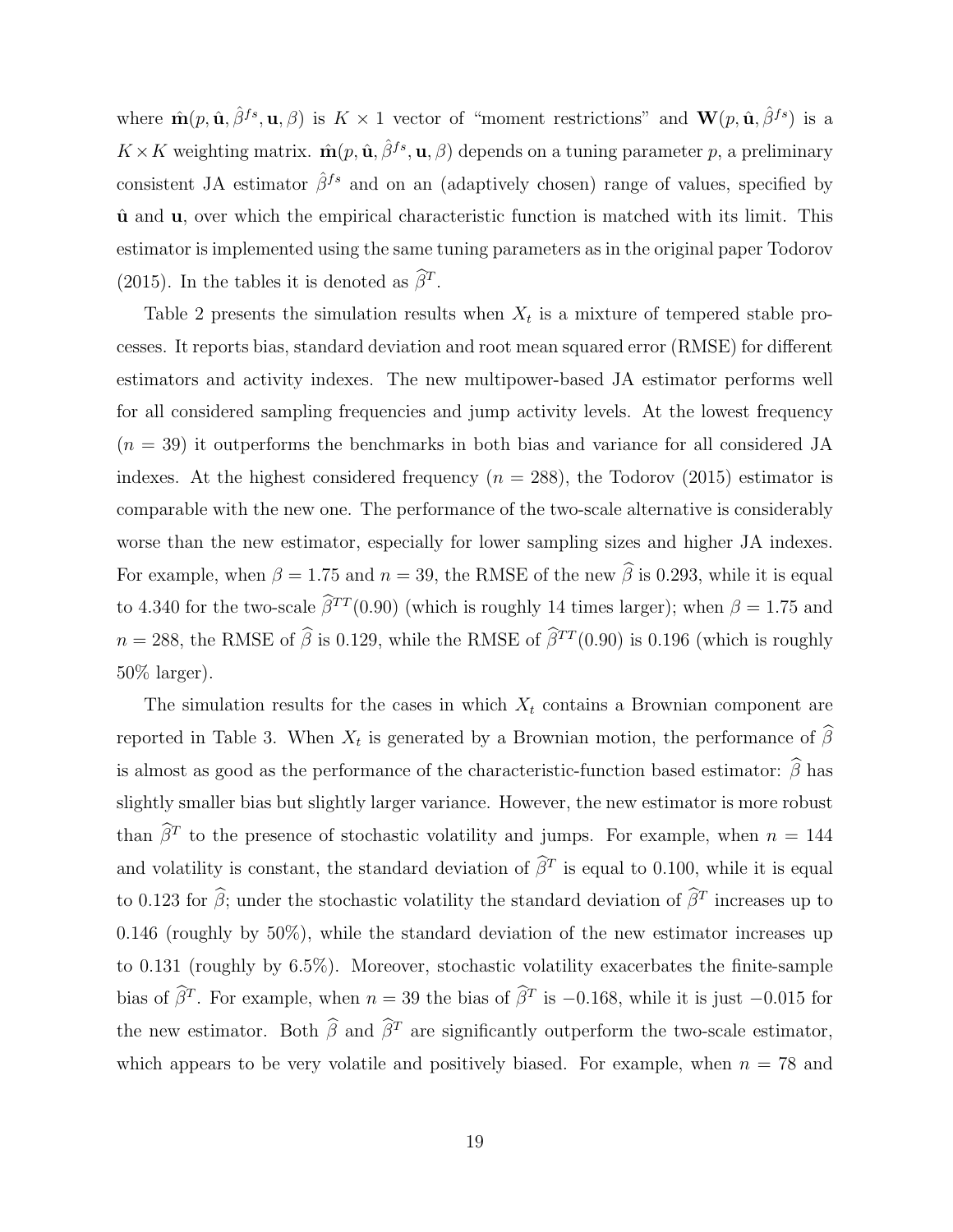|                              | BIAS             | STD       | RMSE      | <i>BIAS</i> | STD   | RMSE           | BIAS        | $_{STD}$    | RMSE  | $BIAS$      | STD     | RMSE  |
|------------------------------|------------------|-----------|-----------|-------------|-------|----------------|-------------|-------------|-------|-------------|---------|-------|
|                              | $n=39$<br>$n=78$ |           |           |             |       |                | $n = 144$   |             |       |             | $n=288$ |       |
|                              |                  |           |           |             |       |                |             |             |       |             |         |       |
|                              |                  |           |           |             |       | $\beta = 1.05$ |             |             |       |             |         |       |
|                              |                  |           |           |             |       |                |             |             |       |             |         |       |
| $\widehat{\beta}$            | 0.237            | 0.259     | 0.351     | 0.154       | 0.178 | 0.236          | 0.109       | 0.139       | 0.177 | 0.080       | 0.108   | 0.135 |
| $\widehat{\beta}^T$          | 0.390            | 0.297     | 0.490     | 0.325       | 0.181 | 0.372          | 0.252       | 0.110       | 0.275 | 0.199       | 0.072   | 0.212 |
| $\widehat{\beta}^{TT}(0.50)$ | 0.341            | $1.156\,$ | 1.204     | 0.143       | 0.225 | 0.267          | 0.078       | 0.140       | 0.160 | 0.052       | 0.096   | 0.109 |
| $\widehat{\beta}^{TT}(0.75)$ | 0.353            | 0.530     | 0.637     | 0.189       | 0.214 | 0.286          | 0.127       | 0.143       | 0.191 | 0.096       | 0.100   | 0.139 |
| $\widehat{\beta}^{TT}(0.90)$ | 0.411            | 0.506     | 0.652     | 0.244       | 0.220 | 0.329          | 0.181       | 0.150       | 0.235 | 0.146       | 0.101   | 0.177 |
|                              |                  |           |           |             |       | $\beta = 1.25$ |             |             |       |             |         |       |
|                              |                  |           |           |             |       |                |             |             |       |             |         |       |
| $\widehat{\beta}$            | 0.207            | 0.269     | 0.339     | 0.158       | 0.213 | 0.265          | 0.114       | $\,0.164\,$ | 0.200 | $\,0.075\,$ | 0.124   | 0.145 |
| $\widehat{\beta}^T$          | 0.317            | 0.314     | 0.446     | 0.229       | 0.200 | 0.304          | 0.165       | 0.143       | 0.218 | 0.107       | 0.102   | 0.148 |
| $\widehat{\beta}^{TT}(0.50)$ | 0.446            | $3.253\,$ | $3.282\,$ | 0.176       | 0.291 | 0.340          | 0.099       | 0.191       | 0.215 | $\,0.051\,$ | 0.126   | 0.135 |
| $\widehat{\beta}^{TT}(0.75)$ | 0.422            | 2.159     | 2.199     | 0.189       | 0.264 | 0.325          | 0.122       | 0.180       | 0.217 | 0.072       | 0.125   | 0.144 |
| $\widehat{\beta}^{TT}(0.90)$ | 0.410            | 0.966     | 1.049     | 0.221       | 0.260 | 0.341          | 0.154       | 0.178       | 0.235 | $\rm 0.102$ | 0.126   | 0.162 |
|                              |                  |           |           |             |       | $\beta = 1.50$ |             |             |       |             |         |       |
|                              |                  |           |           |             |       |                |             |             |       |             |         |       |
| $\widehat{\beta}$            | 0.186            | 0.286     | 0.341     | 0.136       | 0.214 | 0.253          | 0.100       | 0.170       | 0.197 | 0.072       | 0.133   | 0.152 |
| $\widehat{\beta}^T$          | 0.209            | 0.301     | 0.366     | 0.158       | 0.222 | 0.272          | 0.092       | 0.182       | 0.204 | $\,0.072\,$ | 0.126   | 0.145 |
| $\widehat{\beta}^{TT}(0.50)$ | 0.765            | 6.762     | 6.801     | 0.220       | 0.482 | 0.530          | 0.121       | 0.270       | 0.295 | 0.065       | 0.170   | 0.182 |
| $\widehat{\beta}^{TT}(0.75)$ | 0.428            | 1.690     | 1.742     | 0.194       | 0.391 | 0.436          | 0.117       | 0.241       | 0.268 | $0.067\,$   | 0.156   | 0.169 |
| $\widehat{\beta}^{TT}(0.90)$ | 0.471            | 1.747     | 1.809     | 0.203       | 0.368 | 0.420          | 0.131       | 0.234       | 0.268 | 0.079       | 0.153   | 0.173 |
|                              |                  |           |           |             |       | $\beta = 1.75$ |             |             |       |             |         |       |
|                              |                  |           |           |             |       |                |             |             |       |             |         |       |
| $\widehat{\beta}$            | 0.102            | 0.275     | 0.293     | 0.076       | 0.213 | 0.226          | $\,0.051\,$ | 0.147       | 0.156 | 0.041       | 0.122   | 0.129 |
| $\widehat{\beta}^T$          | 0.125            | 0.287     | 0.315     | 0.070       | 0.221 | 0.232          | 0.043       | 0.170       | 0.176 | $\,0.022\,$ | 0.120   | 0.122 |
| $\widehat{\beta}^{TT}(0.50)$ | 0.616            | 4.735     | 4.772     | 0.350       | 0.904 | 0.969          | 0.132       | 0.358       | 0.382 | $0.077\,$   | 0.225   | 0.238 |
| $\widehat{\beta}^{TT}(0.75)$ | 0.320            | $5.257\,$ | 5.264     | 0.244       | 0.571 | 0.620          | 0.107       | 0.299       | 0.317 | $\,0.065\,$ | 0.194   | 0.205 |
| $\widehat{\beta}^{TT}(0.90)$ | 0.306            | 4.331     | 4.340     | 0.220       | 0.501 | 0.547          | 0.106       | 0.279       | 0.298 | 0.066       | 0.185   | 0.196 |
|                              |                  |           |           |             |       |                |             |             |       |             |         |       |

Table 2: Estimates of  $\beta$  for a mixture of tempered stable processes.

Note. The table reports the sample biases, standard deviations and root mean squared errors for different JA index estimators. The data-generating process is specified as a mixture of tempered stable processes.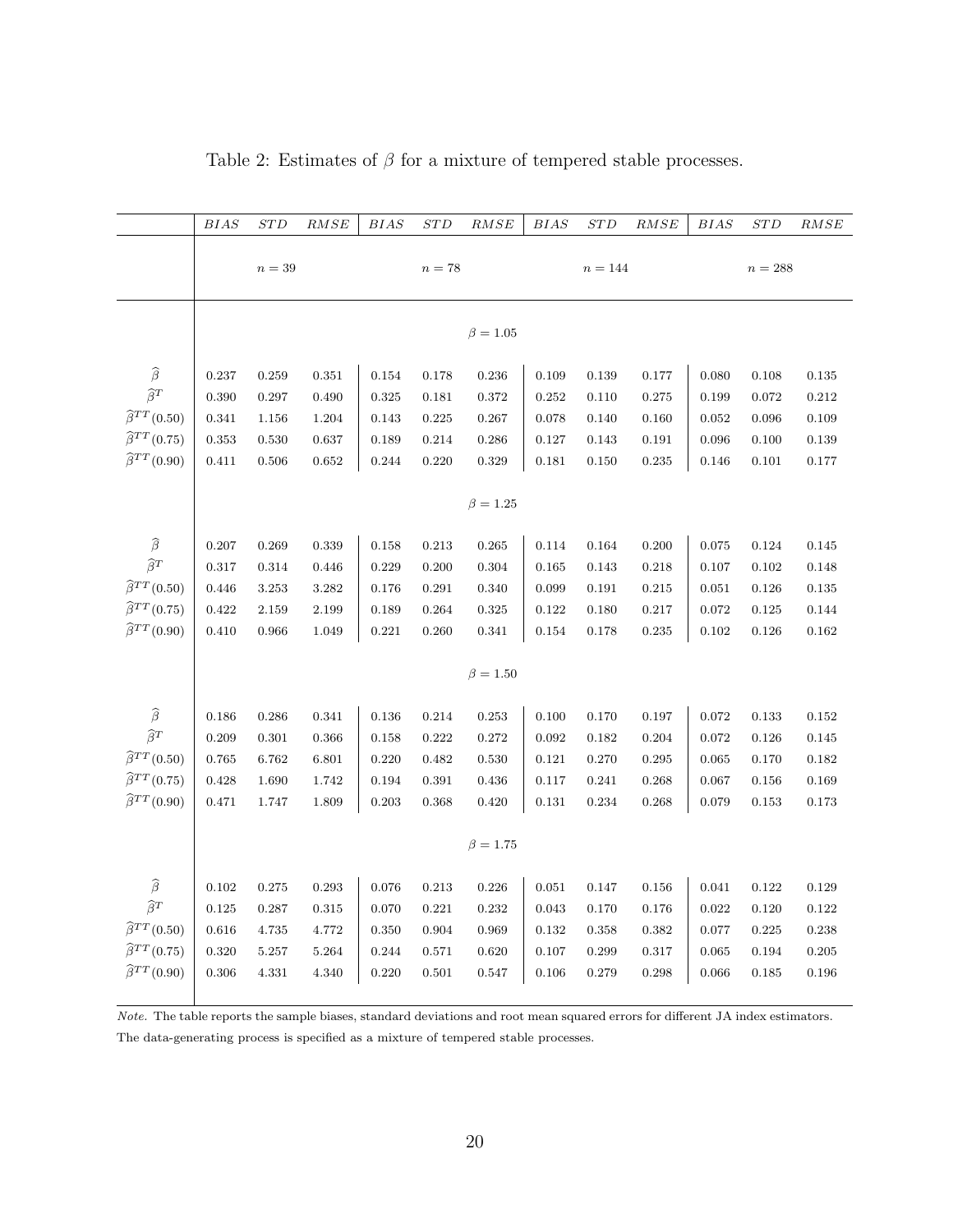|                              | <i>BIAS</i>                                         | <b>STD</b> | RMSE   | <i>BIAS</i> | STD         | RMSE                                  | BIAS        | <b>STD</b> | RMSE      | <i>BIAS</i> | $_{STD}$ | RMSE  |
|------------------------------|-----------------------------------------------------|------------|--------|-------------|-------------|---------------------------------------|-------------|------------|-----------|-------------|----------|-------|
|                              | $n=39$<br>$n=78$                                    |            |        |             | $n = 144$   |                                       |             |            | $n = 288$ |             |          |       |
|                              |                                                     |            |        |             |             | Standard Brownian motion              |             |            |           |             |          |       |
| $\widehat{\beta}$            | 0.026                                               | 0.261      | 0.262  | 0.008       | 0.166       | 0.166                                 | 0.000       | 0.123      | 0.123     | $-0.001$    | 0.080    | 0.080 |
| $\widehat{\beta}^T$          | $-0.049$                                            | 0.228      | 0.233  | $-0.048$    | 0.154       | 0.161                                 | $-0.039$    | 0.100      | 0.108     | $-0.029$    | 0.065    | 0.071 |
| $\widehat{\beta}^{TT}(0.50)$ | 1.187                                               | 13.069     | 13.116 | 0.473       | 2.221       | 2.270                                 | 0.187       | 0.555      | 0.585     | 0.072       | 0.304    | 0.312 |
| $\widehat{\beta}^{TT}(0.75)$ | 0.605                                               | 3.618      | 3.666  | 0.254       | 0.784       | 0.824                                 | 0.126       | 0.416      | 0.434     | 0.048       | 0.251    | 0.255 |
| $\widehat{\beta}^{TT}(0.90)$ | 0.468                                               | 2.359      | 2.404  | 0.207       | 0.651       | 0.682                                 | 0.107       | 0.371      | 0.386     | 0.040       | 0.230    | 0.233 |
|                              |                                                     |            |        |             |             | Brownian semimartingale without jumps |             |            |           |             |          |       |
| $\widehat{\beta}$            | $-0.015$                                            | 0.277      | 0.277  | $-0.013$    | 0.170       | 0.171                                 | $-0.003$    | 0.131      | 0.131     | 0.000       | 0.092    | 0.092 |
| $\widehat{\beta}^T$          | $-0.168$                                            | $0.286\,$  | 0.331  | $-0.126$    | 0.218       | 0.252                                 | $-0.128$    | 0.146      | 0.194     | $-0.087$    | 0.090    | 0.125 |
| $\widehat{\beta}^{TT}(0.50)$ | 0.526                                               | 12.550     | 12.554 | 0.337       | 0.949       | 1.006                                 | 0.167       | 0.541      | 0.566     | 0.083       | 0.317    | 0.327 |
| $\widehat{\beta}^{TT}(0.75)$ | 0.366                                               | 15.786     | 15.783 | 0.227       | 0.699       | 0.735                                 | 0.114       | 0.447      | 0.461     | 0.061       | 0.274    | 0.280 |
| $\widehat{\beta}^{TT}(0.90)$ | 0.373                                               | 5.980      | 5.989  | $0.202\,$   | 0.668       | 0.697                                 | 0.099       | 0.419      | 0.430     | 0.054       | 0.259    | 0.264 |
|                              |                                                     |            |        |             |             | $Brownian\ semimartale + rare\ jumps$ |             |            |           |             |          |       |
| $\widehat{\beta}$            | $-0.249$                                            | 0.367      | 0.443  | $-0.185$    | 0.278       | 0.334                                 | $-0.120$    | 0.206      | 0.239     | $-0.085$    | 0.146    | 0.169 |
| $\widehat{\beta}^T$          | $-0.308$                                            | 0.331      | 0.452  | $-0.243$    | 0.256       | 0.353                                 | $-0.204$    | 0.181      | 0.272     | $-0.138$    | 0.114    | 0.179 |
| $\widehat{\beta}^{TT}(0.50)$ | $1.685\,$                                           | 28.608     | 28.643 | $\,0.083\,$ | 0.864       | 0.868                                 | $\,0.043\,$ | 0.487      | 0.489     | 0.004       | 0.301    | 0.301 |
| $\widehat{\beta}^{TT}(0.75)$ | 0.272                                               | 3.561      | 3.570  | $-0.013$    | 0.639       | 0.639                                 | $-0.010$    | 0.423      | 0.422     | $-0.025$    | 0.263    | 0.264 |
| $\widehat{\beta}^{TT}(0.90)$ | 0.150                                               | 4.594      | 4.594  | $-0.033$    | $\,0.598\,$ | 0.598                                 | $-0.025$    | 0.405      | 0.406     | $-0.035$    | 0.252    | 0.254 |
|                              |                                                     |            |        |             |             |                                       |             |            |           |             |          |       |
|                              | $Brownian\ semimartale + infinite\ activity\ jumps$ |            |        |             |             |                                       |             |            |           |             |          |       |
| $\widehat{\beta}$            | $-0.045$                                            | 0.291      | 0.295  | $-0.051$    | 0.190       | 0.197                                 | $-0.055$    | 0.153      | 0.163     | $-0.049$    | 0.111    | 0.121 |
| $\widehat{\beta}^T$          | $-0.181$                                            | 0.289      | 0.341  | $-0.171$    | 0.228       | 0.285                                 | $-0.166$    | 0.159      | 0.230     | $-0.126$    | 0.104    | 0.164 |
| $\widehat{\beta}^{TT}(0.50)$ | $1.752\,$                                           | 27.736     | 27.777 | 0.265       | 1.136       | 1.166                                 | 0.119       | 0.516      | 0.530     | 0.032       | 0.288    | 0.290 |
| $\widehat{\beta}^{TT}(0.75)$ | 0.682                                               | 14.465     | 14.474 | 0.147       | 0.713       | 0.728                                 | 0.068       | 0.422      | 0.427     | 0.009       | 0.251    | 0.251 |
| $\widehat{\beta}^{TT}(0.90)$ | 0.602                                               | 4.415      | 4.454  | 0.122       | 0.635       | 0.647                                 | 0.054       | 0.394      | 0.397     | 0.002       | 0.239    | 0.239 |
|                              |                                                     |            |        |             |             |                                       |             |            |           |             |          |       |

Table 3: The estimates of  $\beta$  in models driven by Brownian motion.

Note. The table reports the sample biases, standard deviations and root mean squared errors for different JA index estimators. The data-generating process contains a Brownian component, hence  $JA = 2$  for all panels.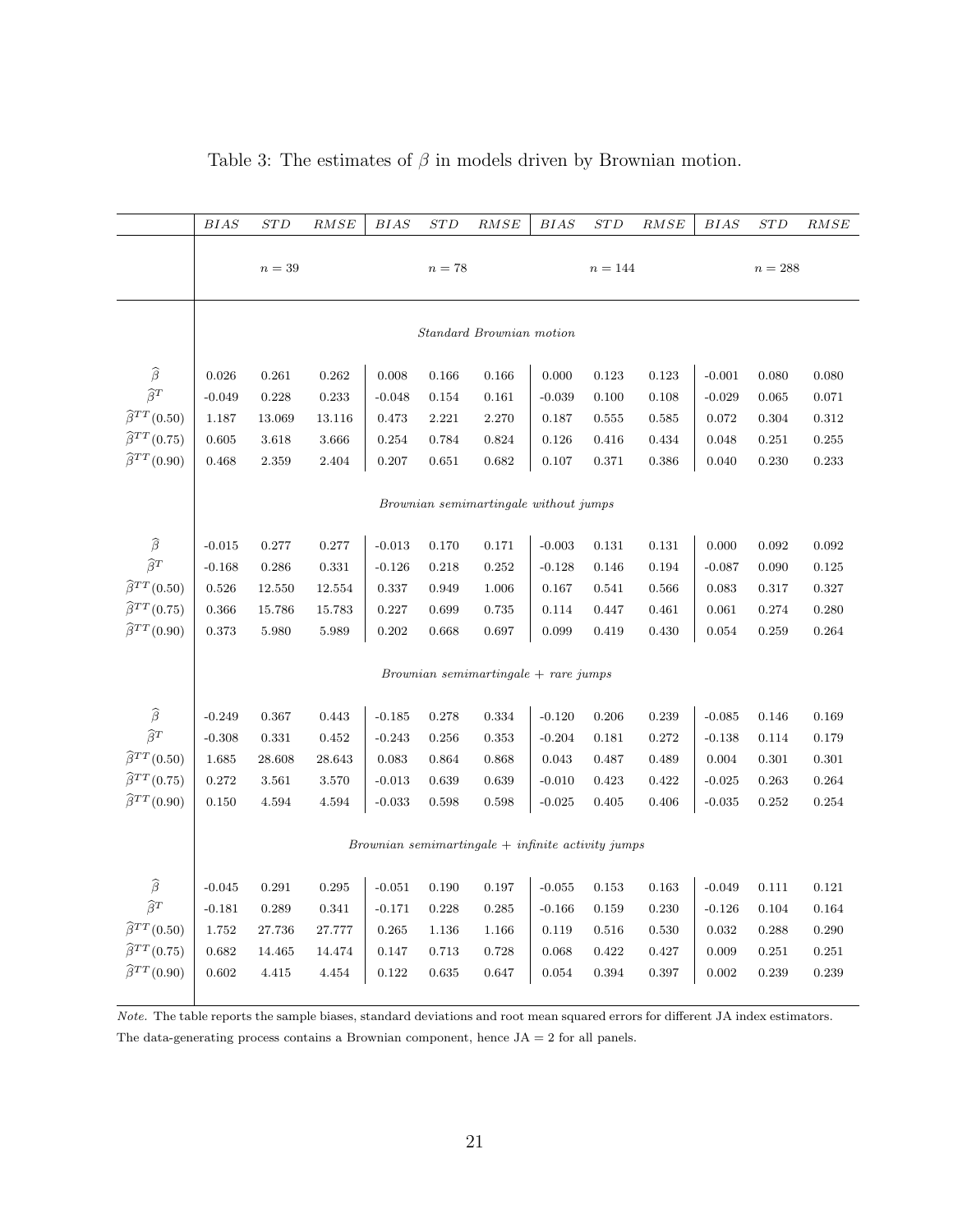the volatility is stochastic, the bias and standard deviation of the two-scale  $\hat{\beta}^{TT} (0.90)$  are respectively 0.202 and 0.668, while they are −0.013 and 0.170 for the new estimator. The presence of (either finite or infinite activity) jumps increases the variance of all estimators and introduces a negative finite sample bias, which can be particularly strong for smaller  $n.$  The new estimator is again more robust with respect to the benchmarks. For example, when  $n = 39$  and jumps are of infinite activity, the bias of  $\hat{\beta}$  is −0.045, while it is −0.181 for the estimator of Todorov (2015).

Altogether the results of Monte Carlo experiments suggest that the new multipowerbased JA estimator is sufficiently precise for different data-generating schemes. It is more robust across different data-generating processes than the benchmark estimators and typically outperforms them in short samples. Together with the simplicity of the implementation this allows estimating jump activity using even moderate frequency data (as, e.g. five- or 10-minute data), which is particularly useful for financial applications, in which sampling asset prices at higher frequencies may result in a distortion due to the market microstructure noise.

Now, to examine the size and power of the test introduced in Section 3.4, it is applied to the simulated data. In order to enlarge the power, the test statistics are computed weekly (the data are pooled over 5 intervals corresponding to 24-hours trading days) with  $n = 288$  observations for each day, as is done in the empirical application in Section 5. Figure 2 displays the number of rejections of  $\mathcal{H}_0: \beta \leq \beta^{\circ}$  for a range of  $\beta^{\circ}$ 's and for the two data-generating processes. The right panel reports the size (the points corresponding to  $\beta^{\circ} = 2$ ) and the power (the points corresponding to  $\beta^{\circ} < 2$ ) of the test against the Brownian semimartingale without jumps specified above. The power of the test is nearly perfect when  $\beta^{\circ}$  < 1.7 and reasonably large for  $\beta^{\circ}$  < 1.8. Rejecting  $\mathcal{H}_0$  with larger  $\beta^{\circ}$  is more challenging: for example, with  $\beta^{\circ} = 1.9$  the rejection rates are roughly 16% and 59% with 99% and 90% confidence levels respectively. The size of the test coincides with the theoretical level. The left panel of Figure 2 displays the rejections of  $\mathcal{H}_0$  for the mixture of tempered stable processes with JA index 1.75. The rejection rate exceeds 90% for  $\beta^{\circ} < 1.5$ . For  $\beta^{\circ} = 1.70$ , the  $\mathcal{H}_0$  rejection rates are roughly 5% and 30% with 99% and 90% confidence levels respectively. The number of rejections of  $\mathcal{H}_0$  when  $\beta^{\diamond}$  is larger than the true JA index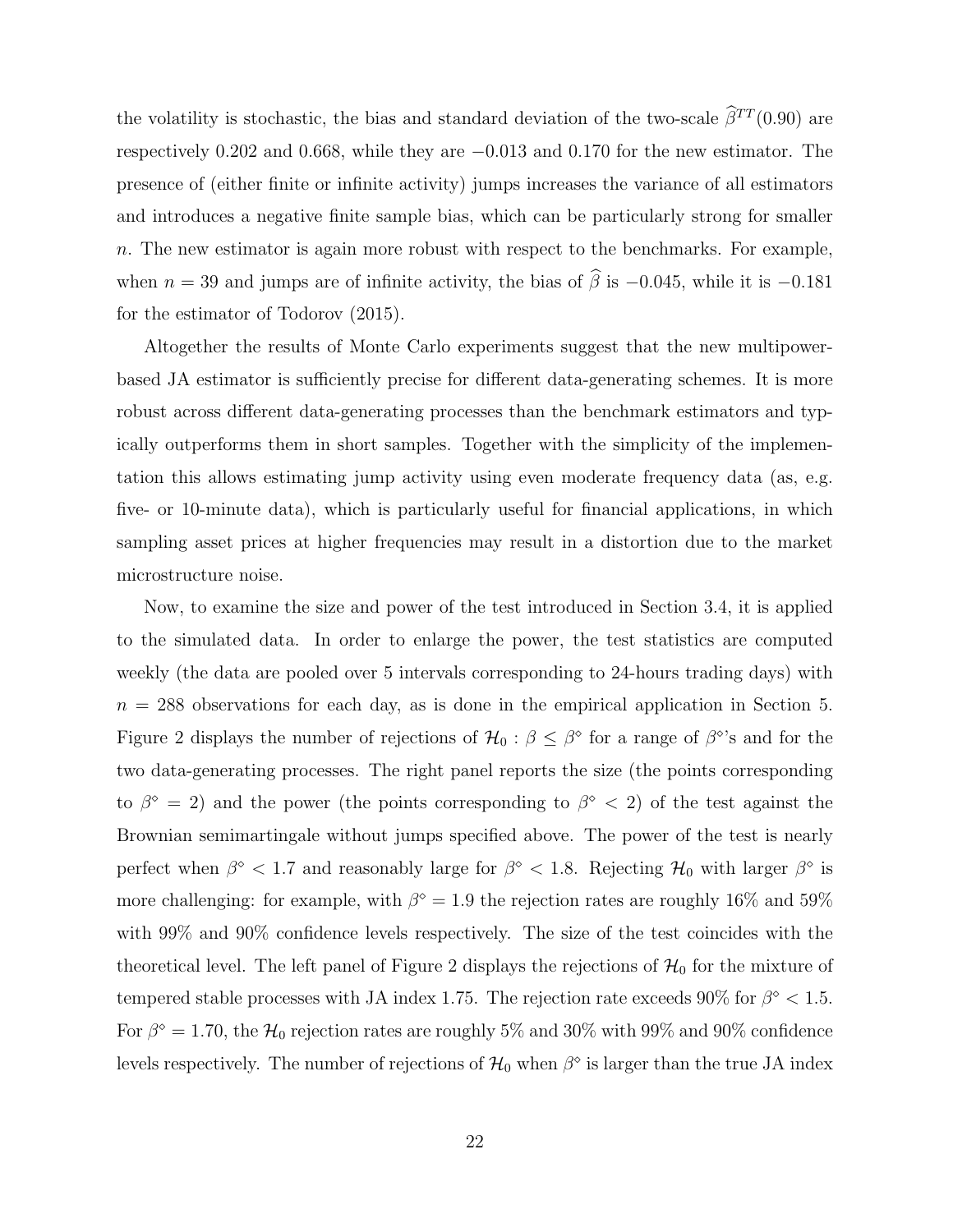

Figure 2: The number of rejections of  $\mathcal{H}_0: \beta \leq \beta^{\circ}$  (per cent) with the size  $\alpha$  for different values of  $\beta^{\circ}$  based on weekly estimates of JA index from the data generated by the mixture of tempered stable processes with JA index 1.75 (left panel) or by the Brownian semimartingale without jumps (right panel).

does not exceed the theoretical size of the test and quickly approaches zero as  $\beta^{\circ}$  increases.

# 5 Empirical application

Are cryptocurrencies different from other currencies and financial assets? A recent study by Scaillet et al. (2020) shows that common jump detection techniques applied to intraday bitcoin data reveal a significantly larger number of jumps and the jump dynamics is significantly different from what previous research observes for large-cap assets and indices. These findings ought to be expected if bitcoin follows a pure-jump process. Hence, in the present paper, in order to examine the pure-jump hypothesis, the jump activity of bitcoin is investigated. Bitcoin is the most prominent example of a cryptocurrency, that is a peer-topeer digital asset, which is decentralized and allows the execution of transactions directly between users. The technology behind bitcoin and its structure is described in details, for example, by Böhme et al.  $(2015)$ .

Estimation of the JA index of bitcoin is based on high-frequency returns of bitcoin/US dollar exchange rate (BTC/USD). The data are available from the leading brokerage firm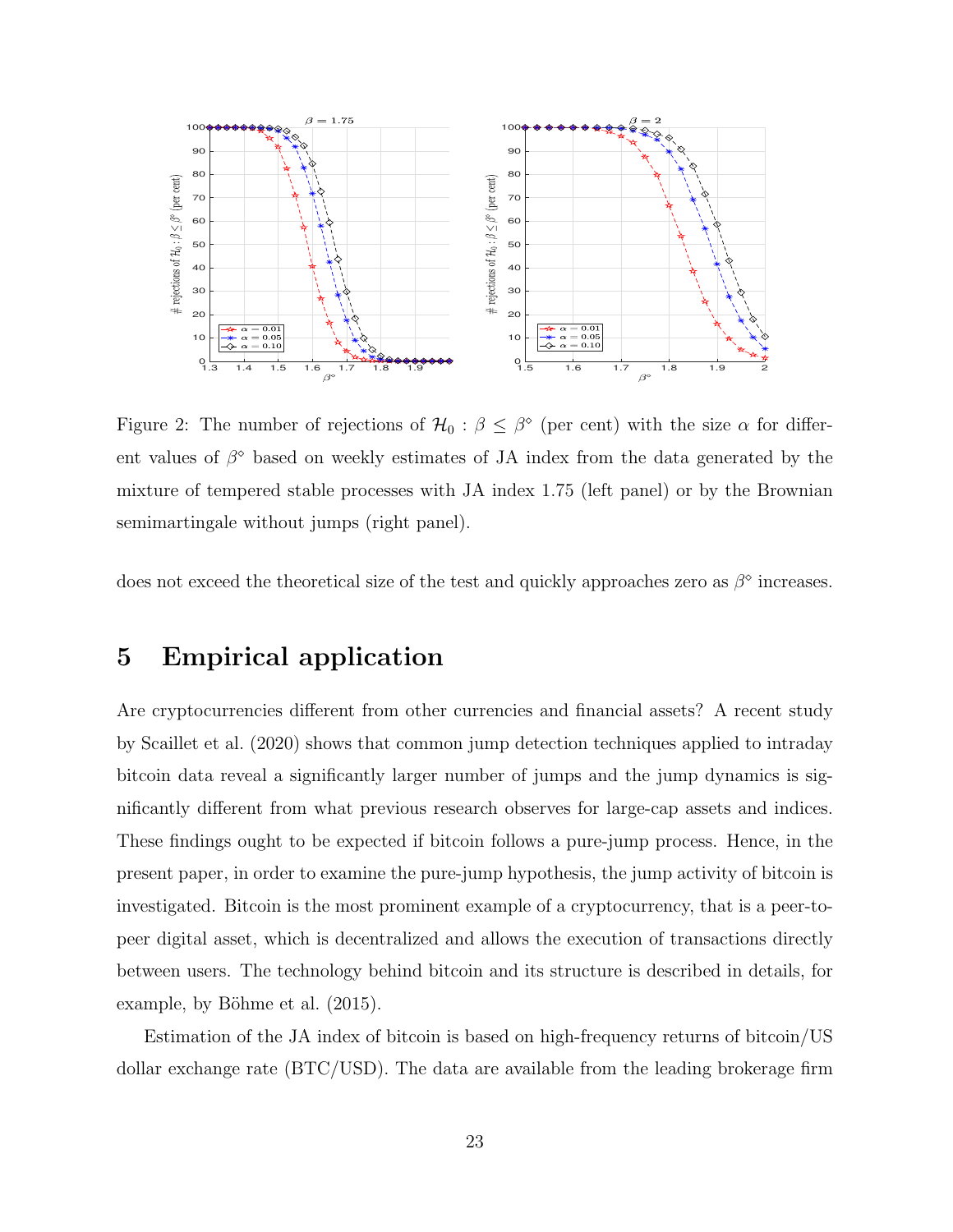|                                       | Mean | Std |  | Skew Kurt $q_{0.25} \left( \frac{RV_{10}}{RV_5} \right)$ $q_{0.5} \left( \frac{RV_{10}}{RV_5} \right)$ $q_{0.75} \left( \frac{RV_{10}}{RV_5} \right)$ $RZ_5$ $RZ_{10}$ |       |       |             |  |
|---------------------------------------|------|-----|--|------------------------------------------------------------------------------------------------------------------------------------------------------------------------|-------|-------|-------------|--|
| $BTC/USD$   0.304 3.479 -0.334 11.188 |      |     |  | 0.887                                                                                                                                                                  | 1.013 | 1.295 | 6.702 3.896 |  |
| $EUR/USD$   0.004 0.516 0.416 7.066   |      |     |  | 0.871                                                                                                                                                                  | 0.964 | 1.060 | 2.026 1.368 |  |

Table 4: Summary statistics for the data

Note. This table reports summary statistics of BTC/USD and EUR/USD exchange rates: mean, standard deviation, skewness and kurtosis of daily logarithmic returns (per cent), quintiles of the ratio of daily realized variances computed at five- and 10-minute scales and the average daily percentage of zero returns at five- and 10-minute frequency (respectively  $RZ_5$  and  $RZ_{10}$ ).

in Russia Finam (at www.finam.ru). The dataset spans the period from February 12, 2015 to September 19, 2017, for a total of 946 trading days. For each trading day (which is 24 hours), the data consists of five-minute records of BTC/USD, corresponding to 288 observations. For comparison, five-minute records of the EUR/USD exchange rate during the same sample period are considered.

Table 4 reports simple summary statistics of the data. The sample mean and standard deviation of daily bitcoin returns are extraordinary large, as it exhibits an abnormal bubbling growth over the considered sample period. High kurtosis indicates the heavy tails. The sample quantiles of the ratio of the daily realized variances (RV) computed at the fiveand 10-minute scales suggest that the data are unlikely to be heavily polluted by the microstructure noise (since RV is invariant to the sampling frequency in the absence of noise). A significant fraction of intraday returns are equal to zero, indicating the price staleness phenomenon documented for stock prices (Bandi et al., 2019). On average, 6.70% of fiveminute and 3.90% of 10-minute returns are zero as for the most liquid stocks (for example, the daily percentage of zero returns in stock prices belonging to the S&P 500 index for a period from January 1998 to June 2015 is 14.78% when sampling at five minute). Figure 3 illustrates the time-series of daily records of BTC/USD (left panel) and an example of the intraday dynamics (right panel). On that day BTC/USD exhibits several very large movements, which can be characterized as jumps. At the same time, many five-minute changes are very small (almost zero). Such a difference between large and small movements is typical for a pure-jump process. Indeed, the estimated jump activity index at that day is equal to 1.636.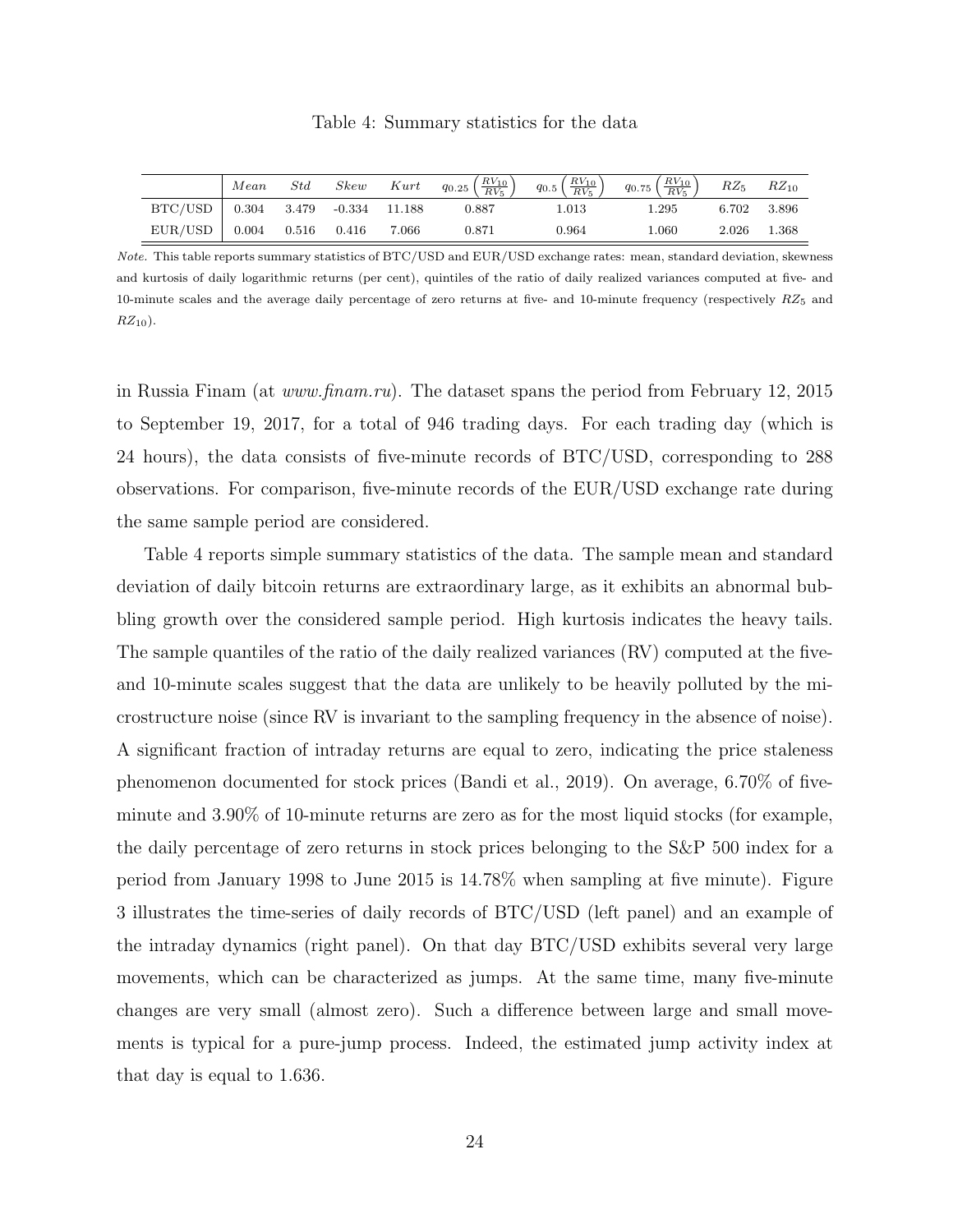

Figure 3: The left panel illustrates daily BTC/USD exchange rate dynamics from February 12, 2015 to September 19, 2017. The right panel plots five-minute records of BTC/USD for February 14, 2017. The estimated JA index for that day is equal to 1.636.

The JA index is estimated using the two-step estimator of Section 3.3. In order to mitigate the potential effect of market microstructure noise five- and 10-minute returns are used. Days with more than 30% of zero returns are excluded from consideration. For the remaining days the multipower variations are computed leaving out zero returns, as explained in the supplementarity Appendix. At both five- and 10-minute frequencies the first step estimator uses  $r_+ = 0.75$ . On average this leads to the second-step value of  $r_+$ being 0.874 and 0.890 for respectively five- and 10-minutes BTC/USD returns and 0.988 and 0.980 for respectively five- and 10-minutes EUR/USD returns.

Figure 4 displays kernel smooth densities of daily JA index estimates of BTC/USD and EUR/USD exchange rates. The jump activity of the two rates are remarkably different. The JA index of EUR/USD is close to 2, indicating the presence of a continuous martingale component. This confirms previous findings regarding the high-frequency dynamics of exchange rates (Todorov and Tauchen, 2010; Cont and Mancini, 2011). In contrast, the estimates of the JA index of bitcoin are centered at a value of 1.8, indicating pure-jump dynamics.

Summary statistics of the point JA estimates are reported in Table 5. Bitcoin JA index estimates based on five-minute frequency range between 1.275 and 2.131 with average value of 1.767, which would be as expected for a pure-jump process with a high activity level. These indications appear to be consistent over sampling frequencies: if 10-minute returns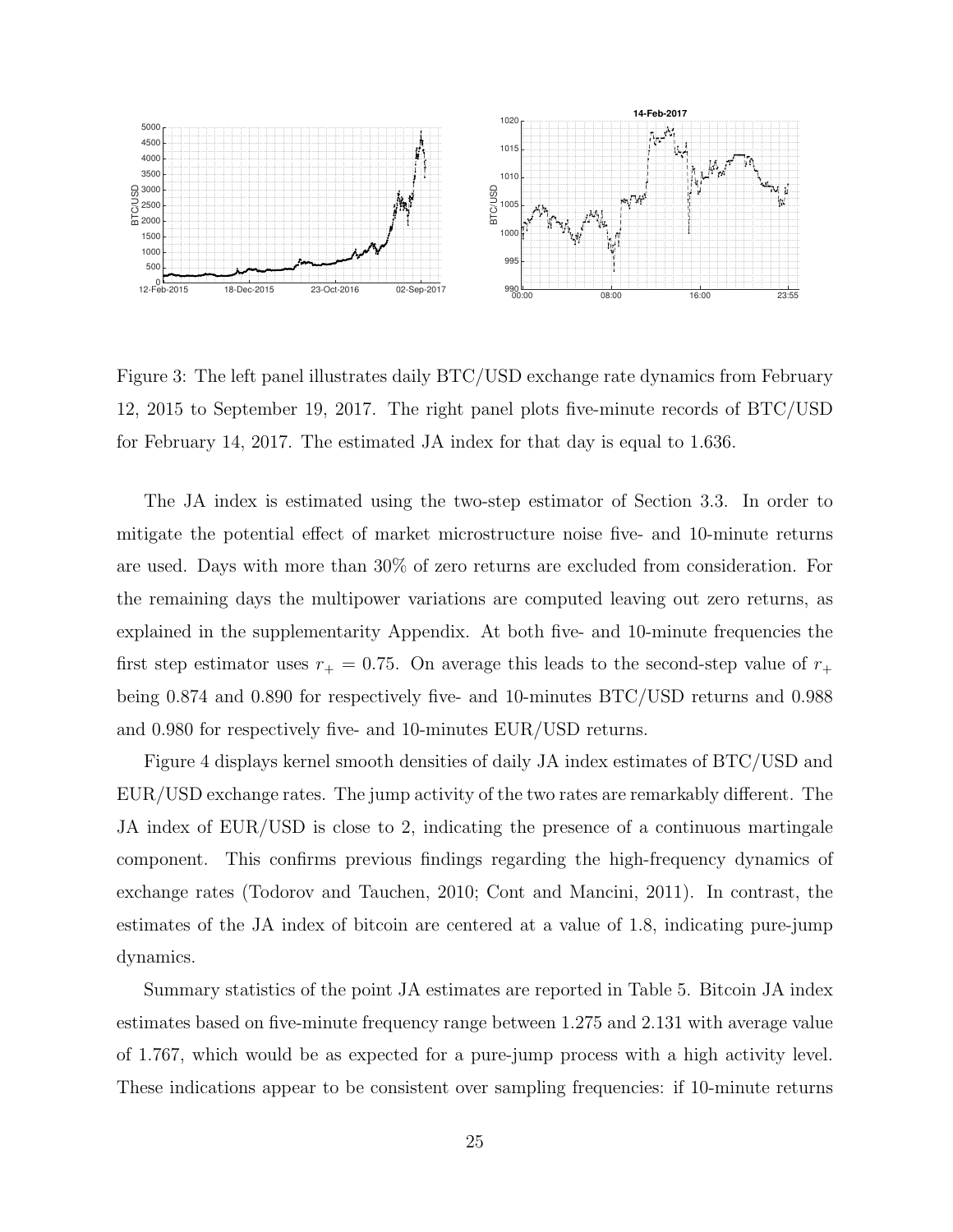

Figure 4: Kernel smooth densities of daily JA index estimates of BTC/USD and EUR/USD exchange rates. The JA indexes are estimated by the two-step estimator of Section 3.3, using five-minute returns.

are used for JA index estimation, the average value of the estimates is equal to 1.808, while maximum and minimum estimates are equal respectively to 1.270 and 2.396.

Next, the hypothesis  $\mathcal{H}_0$ :  $\beta \leq \beta^{\circ}$  is tested (against the alternative  $\mathcal{H}_1$ :  $\beta > \beta^{\circ}$ ) with  $\beta^{\circ} \in \{1.5, 1.8\}$  using the criterion developed in Section 3.4. The test statistics is computed weekly (the five-minute data are pooled over five consecutive trading days). Table 6 reports the number of rejections at different significance levels. For bitcoin, the number of rejections of  $\mathcal{H}_0$  :  $\beta \leq 1.5$  varies from 45% to 63% depending on the significance level, while the number of rejections of  $\mathcal{H}_0$  :  $\beta \leq 1.8$  roughly coincide with the theoretical type-one error. For comparison, the right panel of Table 6 shows that for EUR/USD the null  $\mathcal{H}_0$ :  $\beta \leq 1.5$  is rejected for 100% of the conducted tests. The number of rejections of  $\mathcal{H}_0$ :  $\beta \leq 1.8$  varies from 71% to 94%, as one would expect under the presence of Brownian motion (see Figure 2). Hence, the statistical testing supports the evidence provided by the point JA estimates.

For comparison and as a robustness check the jump activity of the two exchange rates are estimated using the two-scale estimator of Andersen et al. (2015) defined by the equation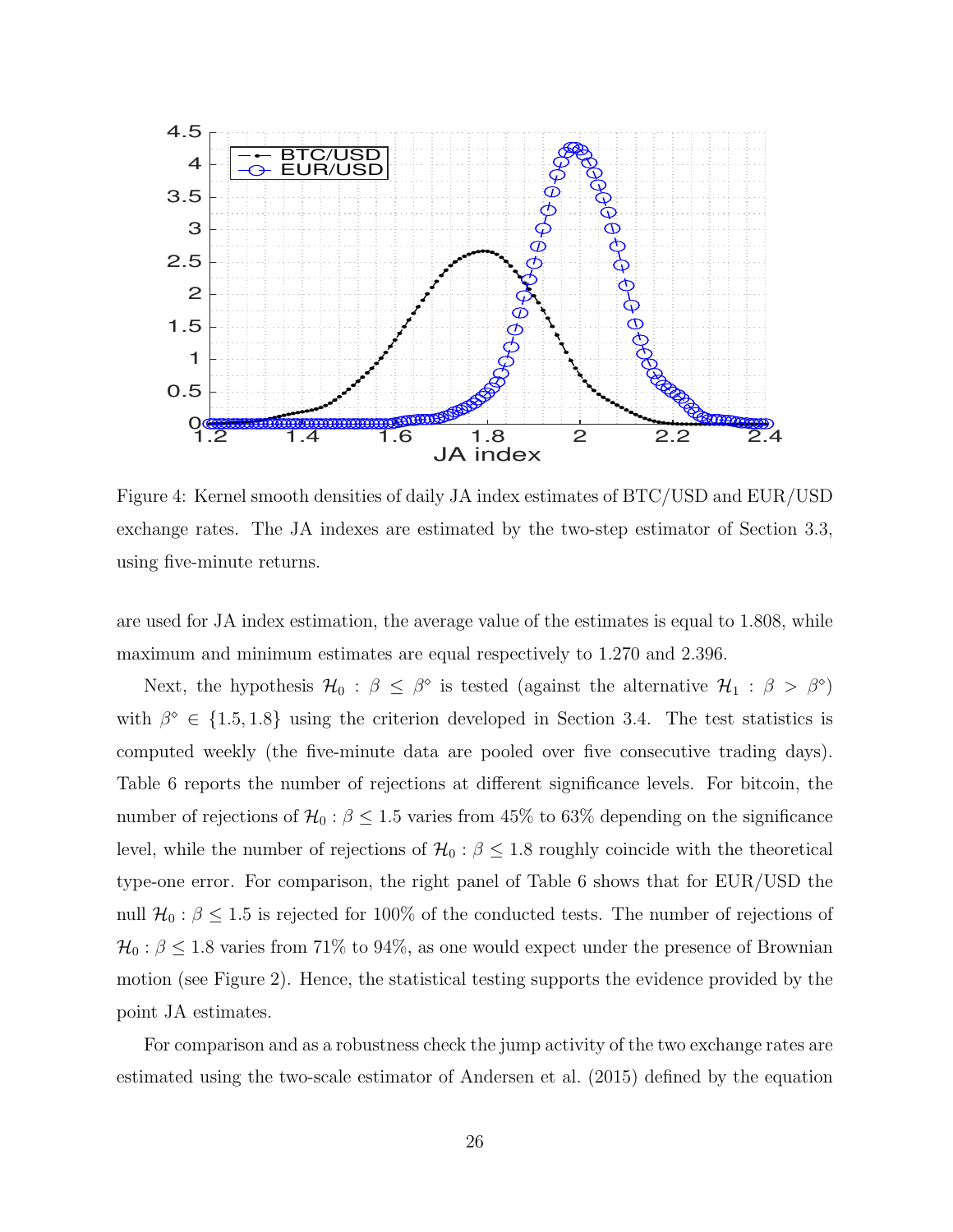|         |       | Mean Median Std       |       | min   | max   |
|---------|-------|-----------------------|-------|-------|-------|
|         |       | five-minute frequency |       |       |       |
| BTC/USD | 1.767 | 1.775                 | 0.146 | 1.275 | 2.131 |
| EUR/USD | 1.993 | 1.994                 | 0.099 | 1.626 | 2.321 |
|         |       | 10-minute frequency   |       |       |       |
| BTC/USD | 1.808 | 1.807                 | 0.153 | 1.270 | 2.396 |
| EUR/USD | 2.002 | 2.000                 | 0.137 | 1.611 | 2.458 |

Table 5: Summary statistics of point JA index estimates.

Note. The table reports means, medians, sample standard deviations, minimum and maximum values of JA index estimates  $\widehat{\beta}$  computed at 5-and 10-minute scales.

Table 6: Rejections of  $\mathcal{H}_0: \beta \leq \beta^{\circ}$ .

|  |                                           | $size \rightarrow  \alpha = 0.10 \alpha = 0.05 \alpha = 0.01  \alpha = 0.10 \alpha = 0.05 \alpha = 0.01$ |                            |  |  |  |  |
|--|-------------------------------------------|----------------------------------------------------------------------------------------------------------|----------------------------|--|--|--|--|
|  | BTC/USD                                   |                                                                                                          | EUR/USD                    |  |  |  |  |
|  |                                           | $\beta^{\circ} = 1.5$ 63.830 57.979 45.745 100.000 100.000 100.000                                       |                            |  |  |  |  |
|  | $\beta^{\circ} = 1.8$   8.511 5.319 2.660 |                                                                                                          | $94.416$ $88.325$ $71.066$ |  |  |  |  |

*Note.* The table reports the number of rejections of  $\mathcal{H}_0 : \beta \leq \beta^{\circ}$  for  $\beta^{\circ} \in \{1.5, 1.8\}$  and for different significance levels  $\alpha$ .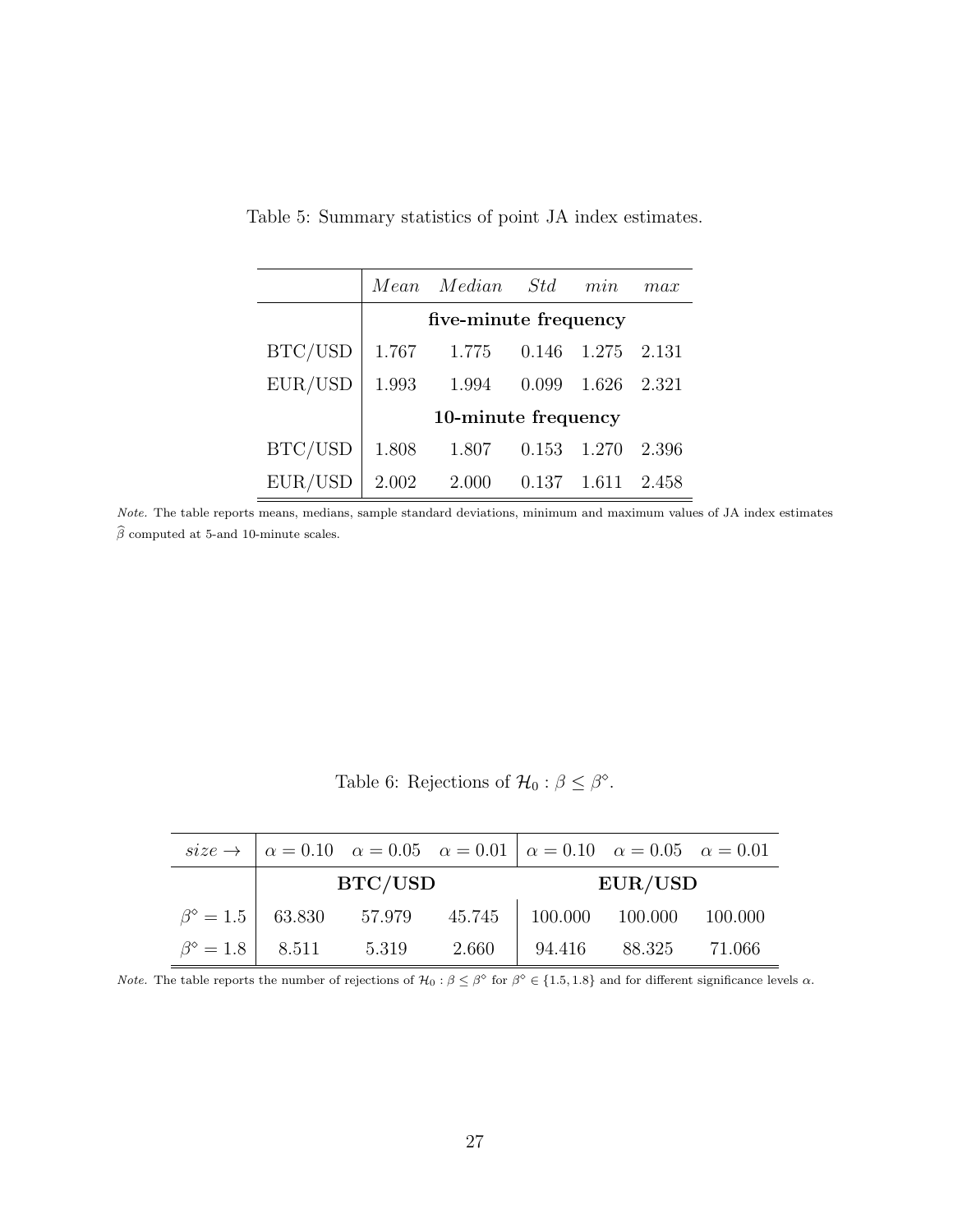(40). Figure 5 compares the kernel-smooth densities of two-scale and multipower-based activity estimates. First, it illustrates that for both exchange rates the variation of the two-scale estimates is much larger with respect to the multipower-based ones (for instance, standard deviation of the two-scale BTC/USD JA index estimates is 0.521, while it is equal to 0.146 for the multipower-based estimates). Second, the kernel smooth densities of the two estimates peak around the same value, but two-scale estimates exhibit a pronounced fat right tail. As a result, the sample average and median of the two-scale estimates are very different. For example, for BTC/USD, the average value of the estimates is equal to 1.992, but the median value is 1.876. The presence of this right tail is consistent with the fact that two-scales estimator may exhibit a large positive bias in finite samples, as shown in the Monte Carlo section. Taking this into account, it is possible to conclude that the application of two-scale estimator to the real data qualitatively confirms the findings based on the new method: the activity of EUR/USD is larger then the activity of BTC/USD; the dynamics EUR/USD contains a Brownian component, while BTC/USD is better described by a pure-jump process with high jump activity. These findings, however, could hardly be discovered by only considering the two-scale estimator.

Overall, the analysis suggests that bitcoin is a pure-jump process without a continuous component and with a relatively high JA index. This result has several important practical implications. First, the risks of bitcoin could be far beyond what is measured by realized variance. Realized measures, such as realized covariances, do not admit usual interpretation when being applied to cryptocurrencies. Therefore, one ought to be particularly careful regarding measuring the risks when adding bitcoin to a currency portfolio. Second, widespread jump-diffusion models might be not suitable for parametric modeling of cryptocurrencies. Instead, pure-jump models, for example, based on time-changed Brownian motion, are more appropriate for parametric modeling, for example, for pricing cryptocurrency derivatives.

## 6 Concluding remarks

This paper proposes a new method for estimating the jump activity index of a discretely observed process based on comparing realized multipower variations with different powers.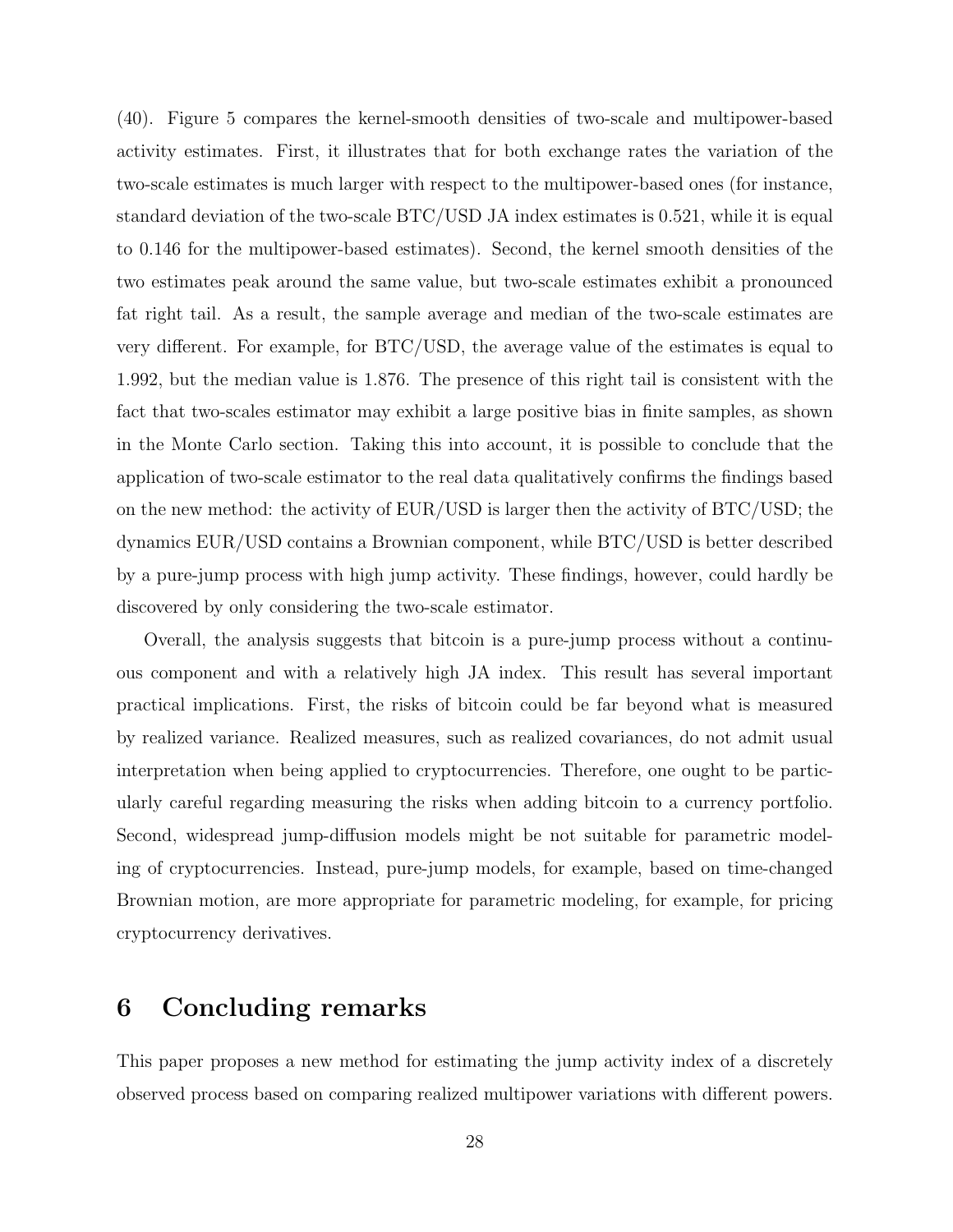

Figure 5: Kernel smooth densities of daily estimates of JA index of BTC/USD and EUR/USD computed at five-minute frequency using the new multipower-based estimator,  $\widehat{\beta}$ , and the two-scale estimator,  $\widehat{\beta}^{TT}(p)$ , defined by the equation (40),  $p = 0.7$ .

As shown on simulated data, the new jump activity estimator outperforms the benchmarks. Due to the good finite sample precision and the simplicity of its implementation, the new estimation method is not only relevant for complementing existing empirical research, but could also be used as a leading instrument for verifying the presence of a Brownian component in an observed process. For example, the empirical part of the paper provides clear-cut evidence that bitcoin is a pure-jump process, which contrasts bitcoin from conventional currencies that include a Brownian motion. Verifying this result without using the new estimator is not straightforward.

While in the recent econometric literature realized multipower variations are primarily used to eliminate jumps, this paper shows that multipowers can be used for inference for pure-jump processes instead. Analogously, the idea of comparing multipower variations with different powers could serve as an alternative to comparing power variations computed over different scales in other applications.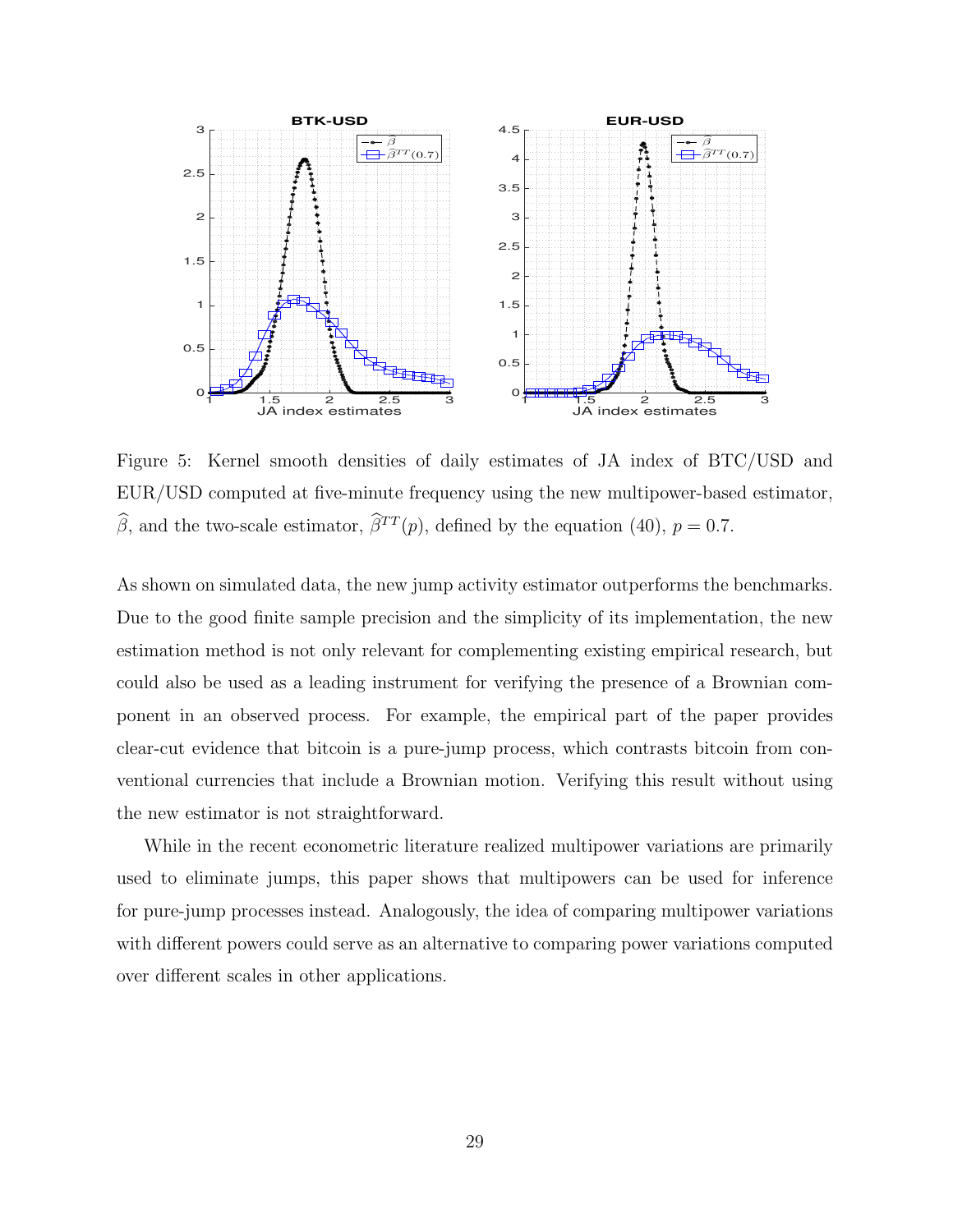# References

- Aït-Sahalia, Y., Jacod, J., 2009. Estimating the degree of activity of jumps in high frequency financial data. Annals of Statistics 37, 2202–2244.
- Aït-Sahalia, Y., Jacod, J., 2010. Is Brownian motion necessary to model high frequency data? Annals of Statistics 38, 3093–3128.
- Andersen, T., Benzoni, L., 2011. Stochastic volatility, in: Complex Systems in Finance and Econometrics. Springer, pp. 694–726.
- Andersen, T.G., Bondarenko, O., Todorov, V., Tauchen, G., 2015. The fine structure of equity-index option dynamics. Journal of Econometrics 187, 532–546.
- Bandi, F., Kolokolov, A., Pirino, D., Renó, R., 2019. Zeros. Management Science, forthcoming.
- Barndorff-Nielsen, O., 1998. Processes of normal inverse Gaussian type. Finance and Stochastics 2, 41–68.
- Barndorff-Nielsen, O., Graversen, E., Jacod, J., Shephard, N., 2006a. Limit theorems for bipower variation in financial econometrics. Econometric Theory 22, 677–719.
- Barndorff-Nielsen, O., Shephard, N., 2003. Realized power variation and stochastic volatility models. Bernoulli 9, 243–265.
- Barndorff-Nielsen, O., Shephard, N., 2004. Power and bipower variation with stochastic volatility and jumps. Journal of Financial Econometrics 2, 1–48.
- Barndorff-Nielsen, O., Shephard, N., 2006. Econometrics of testing for jumps in financial economics using bipower variation. Journal of Financial Econometrics 4, 1–30.
- Barndorff-Nielsen, O., Shephard, N., Winkel, M., 2006b. Limit theorems for multipower variation in the presence of jumps. Stochastic Processes and their Applications 116, 798–806.
- Böhme, R., Christin, N., Edelman, N., Moore, T., 2015. Bitcoin: Economics, technology, and governance. The Journal of Economic Perspectives 29, 213–238.
- Carr, P., Geman, H., Madan, D., Yor, M., 2002. The fine structure of asset returns: An empirical investigation. Journal of Business 75, 305–332.
- Carr, P., Geman, H., Madan, D., Yor, M., 2003. Stochastic volatility for Lévy processes.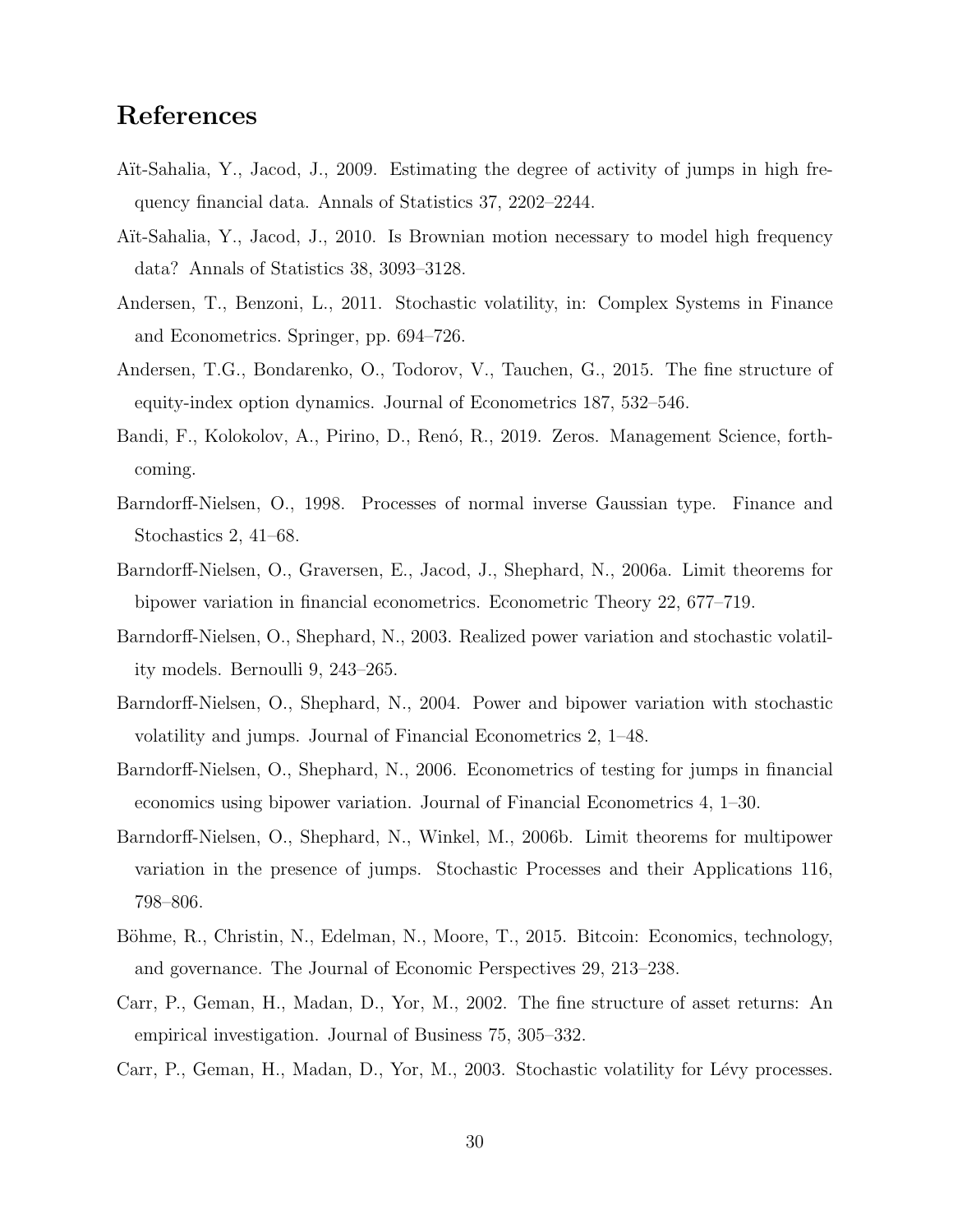Mathematical Finance 58, 345–382.

- Carr, P., Wu, L., 2003. The finite moment log stable process and option pricing. The Journal of Finance LVIII, 753–778.
- Cont, R., Mancini, C., 2011. Nonparametric tests for pathwise properties of semimartingales. Bernoulli 17, 781–813.
- Corsi, F., Pirino, D., Renó, R., 2010. Threshold bipower variation and the impact of jumps on volatility forecasting. Journal of Econometrics 159, 276–288.
- Hounyo, U., Varneskov, R.T., 2017. A local stable bootstrap for power variations of purejump semimartingales and activity index estimation. Journal of Econometrics 198, 10–28.
- Huang, J., Wu, L., 2004. Specification analysis of option pricing models based on timechanged Lévy processes. Journal of Finance 59, 1405–1439.
- Huang, S., Hung, M.W., 2005. Pricing foreign equity options under Lévy processes. Journal of Futures Markets 25, 917–944.
- Huang, X., Tauchen, G., 2005. The relative contribution of jumps to total price variance. Journal of Financial Econometrics 3, 456–499.
- Jacod, J., 2008. Asymptotic properties of realized power variations and related functionals of semimartingales. Stochastic Processes and their Applications 118, 517–559.
- Jacod, J., Protter, P., 2012. Discretization of Processes. Springer-Verlag.
- Jing, B.Y., Kong, X.B., Liu, Z., 2011. Estimating the jump activity index under noisy observations using high-frequency data. Journal of the American Statistical Association 106, 558–568.
- Jing, B.Y., Kong, X.B., Liu, Z., 2012a. Modeling high-frequency financial data by pure jump processes. The Annals of Statistics 40, 759–784.
- Jing, B.Y., Kong, X.B., Liu, Z., Mykland, P., 2012b. On the jump activity index for semimartingales. Journal of Econometrics 166, 213–223.
- Madan, D., Carr, P., Chang, E., 1998. The variance Gamma process and option pricing. European Finance Review 2, 79–105.
- Mancini, C., 2009. Non-parametric threshold estimation for models with stochastic diffusion coefficients and jumps. Scandinavian Journal of Statistics 36, 270–296.
- Rydberg, T.H., 1997. The normal inverse Gaussian Lévy process: Simulation and approx-